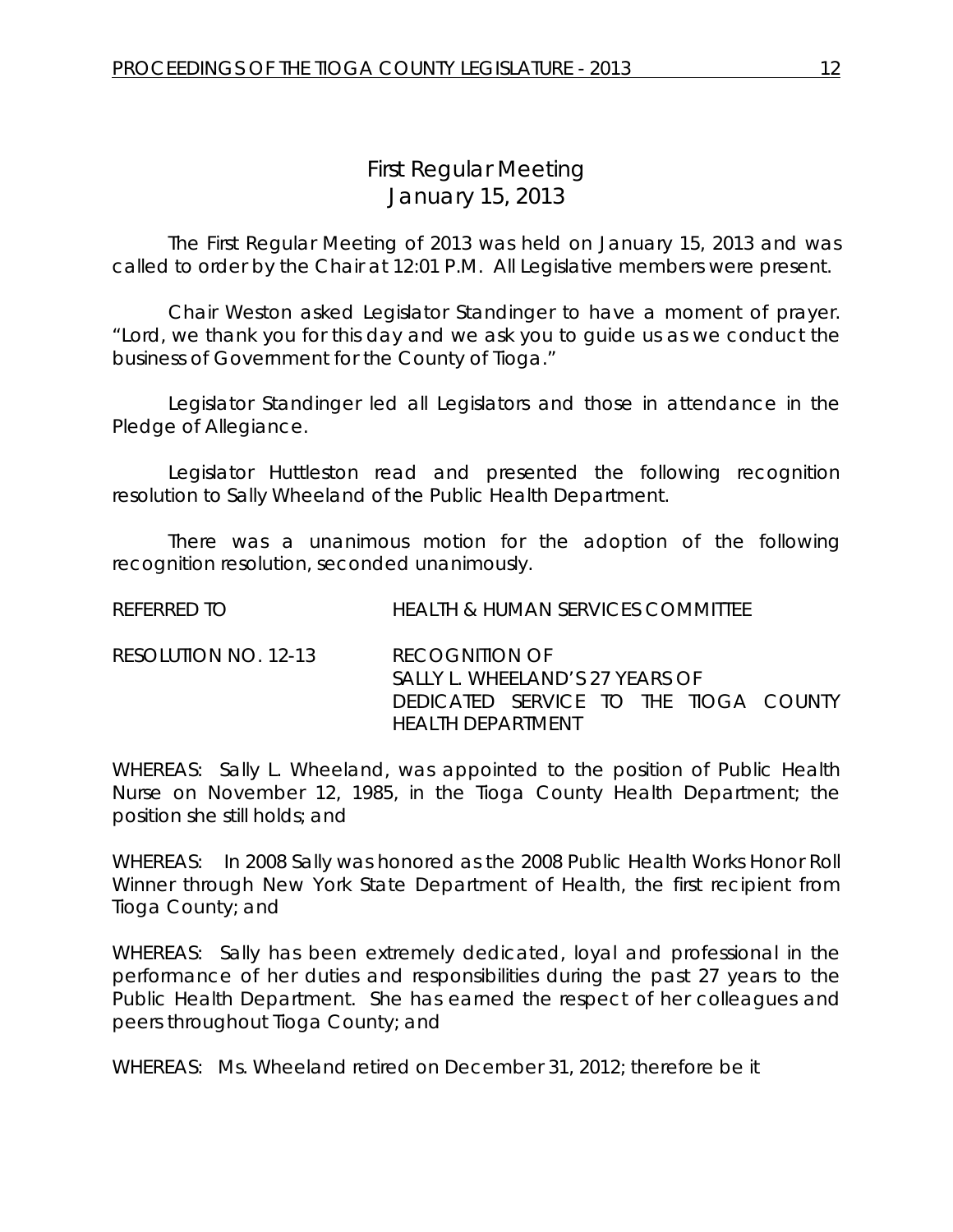RESOLVED: That the Tioga County Legislature, on its own behalf, as well as on behalf of the citizens of Tioga County, express sincere gratitude to Sally L. Wheeland for her over 27 years of dedicated and loyal service to the residents of Tioga County; and be it further

RESOLVED: That this resolution be spread upon the minutes of this meeting and a certified copy be presented to this outstanding employee, Sally L. Wheeland.

## ROLL CALL VOTE

Unanimously Yes – Legislators Sauerbrey, Standinger, Sullivan, Case, Hollenbeck, Huttleston, Monell, Weston, and Roberts.

No – None.

Absent – None.

#### RESOLUTION ADOPTED UNANIMOUSLY.

Legislator Huttleston spoke. "Congratulations on retiring. The real losers are the residents in this County that you served for so many years, and I am quite sure that you have a lot more friends other than the Legislators and the Community in the number of people you served. I certainly appreciate everything that you have done and I am sorry to see you leave, but I am happy that you are going to have time to enjoy yourself."

Sally Wheeland spoke. "Thank you for this honor. It has always been my honor and privilege to serve the people of Tioga County. I have had a job that I loved for 27 years. You do not get to do that very often and I appreciate it. Thank you."

Marilyn Reynolds of the Health Department spoke. "I am deferring my speech. I am Sally's Supervisor for 13 years, but the State wanted to acknowledge Sally's years of service. "Dear Ms. Wheeland: New York State Department of Health extends to you this career achievement award for your 27 years of dedicated service to public health in Tioga County in your corner of the Southern Tier of New York State. Your commitment, tenacity, and drive are what brought you to work every day, sometimes under the most trying circumstances to selflessly help others in need and carry out the mission of Public Health.

"From responding to the rabid goat incident in 1996 to the floods of 2006 and 2011, to the cutting edge of investigation into Legionella's, to public health preparedness planning, to countless immunization clinics, sexually transmitted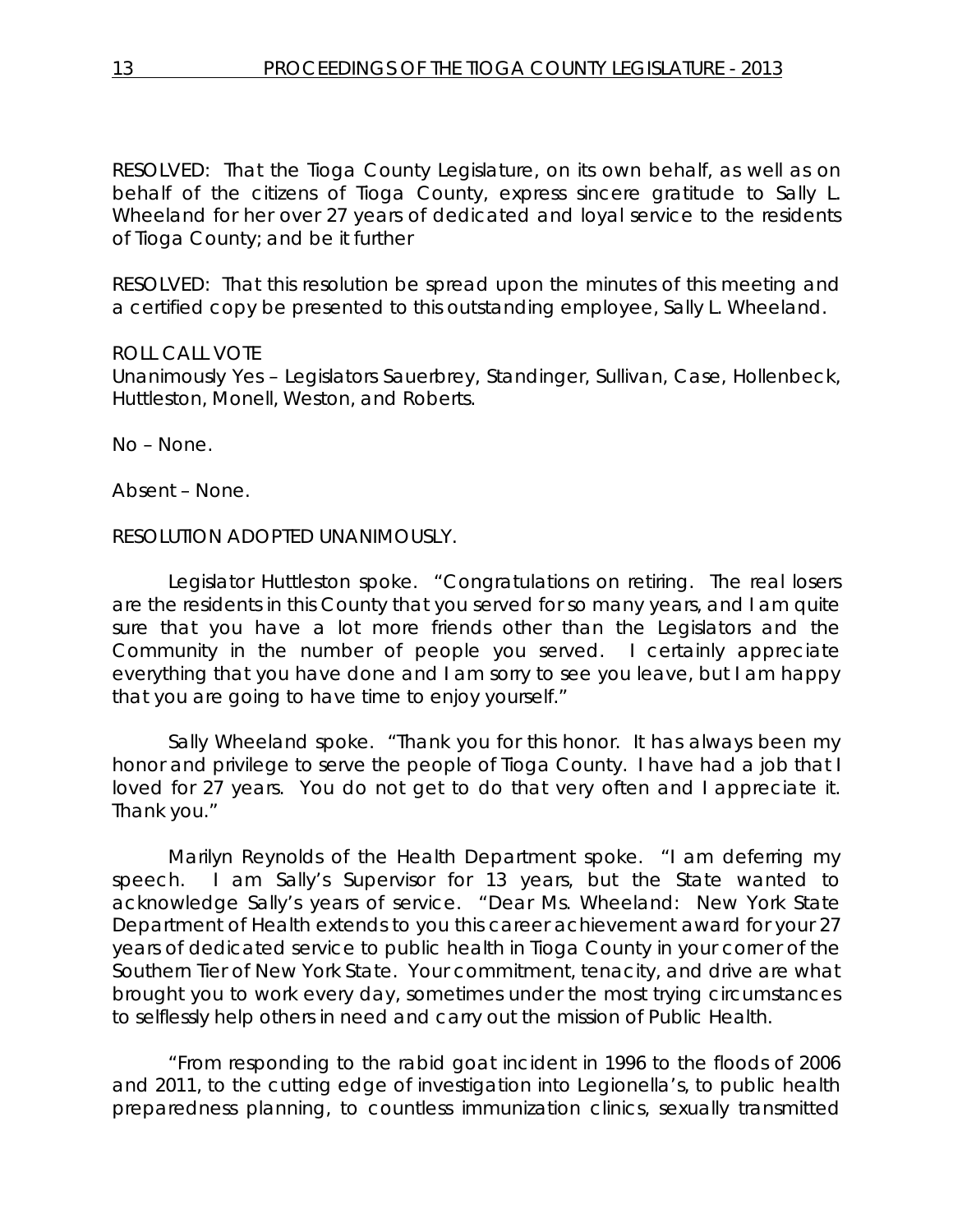disease clinics, tuberculosis, H1N1 influenza, HIV and AIDS, pertussis, West Nile virus, Lyme disease. The list goes on and on. The knowledge you possess can only be attained by years of experience. Your ability to keep abreast of ever changing information and your uncanny ability to think on your feet made you the perfect person for the job. I believe Tioga County will have difficulty finding someone who can fill your shoes.

"I can say with certainty your retirement will be felt by the Central New York State Regional Office. I wish you the best in your next endeavor and thank you for the invaluable work that you have accomplished in your career. It has been an honor to work with you. Sincerely Dan Cassler who is the Director of Communicable Disease Program of Central New York State. This is a Career Achievement Award with the New York State signa on it to Sally Wheeland in recognition of her career, dedicated service to the people of Tioga County, New York and with the well earned respect and appreciation of her colleagues. With her knowledge, experience, commitment, character, and ability to accomplish the mission, she has been a cornerstone of Public Health Nursing in her community."

Johannes Peeters, Public Health Director, spoke. "She will be greatly missed by us. She has been a great asset and I enjoyed her for all the 13 years that I have known her. She is well respected by her peers also. Thanks."

Jamie Cornell of the Employee Recognition Committee presented the Employee of the year 2012. "I have had the privilege of serving on the Employee Recognition Committee for the last two years. Today we are here to acknowledge Teresa Ryder who has been selected as the 2012 Employee of the Year for Tioga County.

"Teresa began her career with Tioga County in 1980 as a Social Welfare Examiner at DSS. In 1984 she was promoted to Senior Social Welfare Examiner and in 1986 Teresa was promoted to Welfare Management Systems Coordinator at DSS, a Supervisory position that she currently retains.

"Teresa is extremely dedicated to her job. Over the years she has been responsible for leading the implantation of several agency wide system changes, numerous State computer programs, and she tackled the large undertaking of moving the Department of Social Services into the new Health and Human Services Building. Initiating these changes has often required increased commitment on Teresa's part in both time and training, which she tackles with resolve and determination to do her best at all times.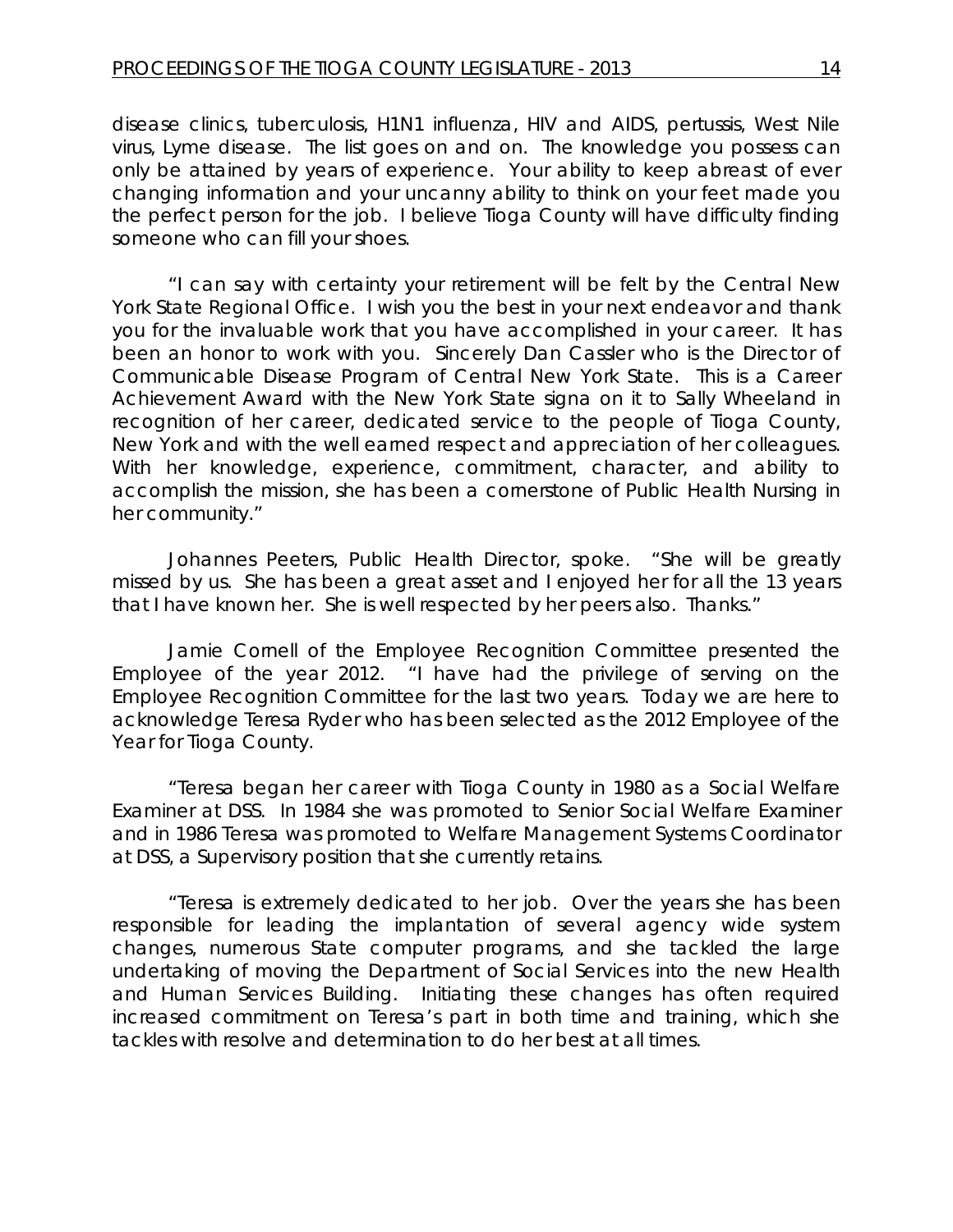"Teresa is highly respected by her peers and her staff. She demonstrates extensive knowledge in her professional area and is often consulted by the State for her expertise, and she has been chosen as DSS Supervisor of the Year three times. Teresa resides in Nichols with her husband Jim. She has three grown children, Andrea, Kyle, and Lindsey, and nine cherished grandchildren. Teresa enjoys cooking and often shares her creations with her coworkers and likes to garden. Teresa says that her greatest joy is her family and she enjoys planning and hosting parties for her family and friends."

Gary Grant, Director of Administrator Services for the Department of Social Services, spoke. "I was here a couple of months ago when Teresa won the Employee of the Quarter and I said a few things, a lot of nice things about Teresa. I will not repeat them today, but I am happy to announce that they are all still true, so the award has not gone to her head and hopefully the Employee of the Year will be the same.

"A little story that I think kind of points out why Teresa is here today. Yesterday her three employees appeared in my office and Charles was their spokesperson. There is a rule in Systems that Teresa has that there will be coverage from 8:00 till 5:00, no exceptions. They all wanted to be here today so they wanted me to pull rank and allow them to come here, so we have no coverage for half an hour, but they promised to go back right away and get back to work. I think it points out a couple of things, number one the fact that the dedication and loyalty that her staff has to her, that they are here today in addition to a number of her peers and so on, truly to her credit, but also the focus that Teresa has, her leadership on instilling in to her staff the customer service aspect of the job. I place her and her staff against any in the State in terms of customer service that they provide to our customers internally and externally, and that is due to Teresa's leadership. Congratulations."

Teresa Ryder spoke. "I just want to thank everybody for coming out here and I enjoy my job. Thank you, thank you so much. It is a great honor."

Chris Bonner had privilege of the floor. He spoke regarding fracking and property owners.

The list of audited bills was submitted and is summarized as follows:

| <b>Code</b> | Description              | Equipment Expense |          |
|-------------|--------------------------|-------------------|----------|
| A1010       | Legislative Board        |                   | 279.08   |
| A1165       | <b>District Attorney</b> |                   | 6.199.29 |
| A1170       | Public Defender          |                   | 4,434.65 |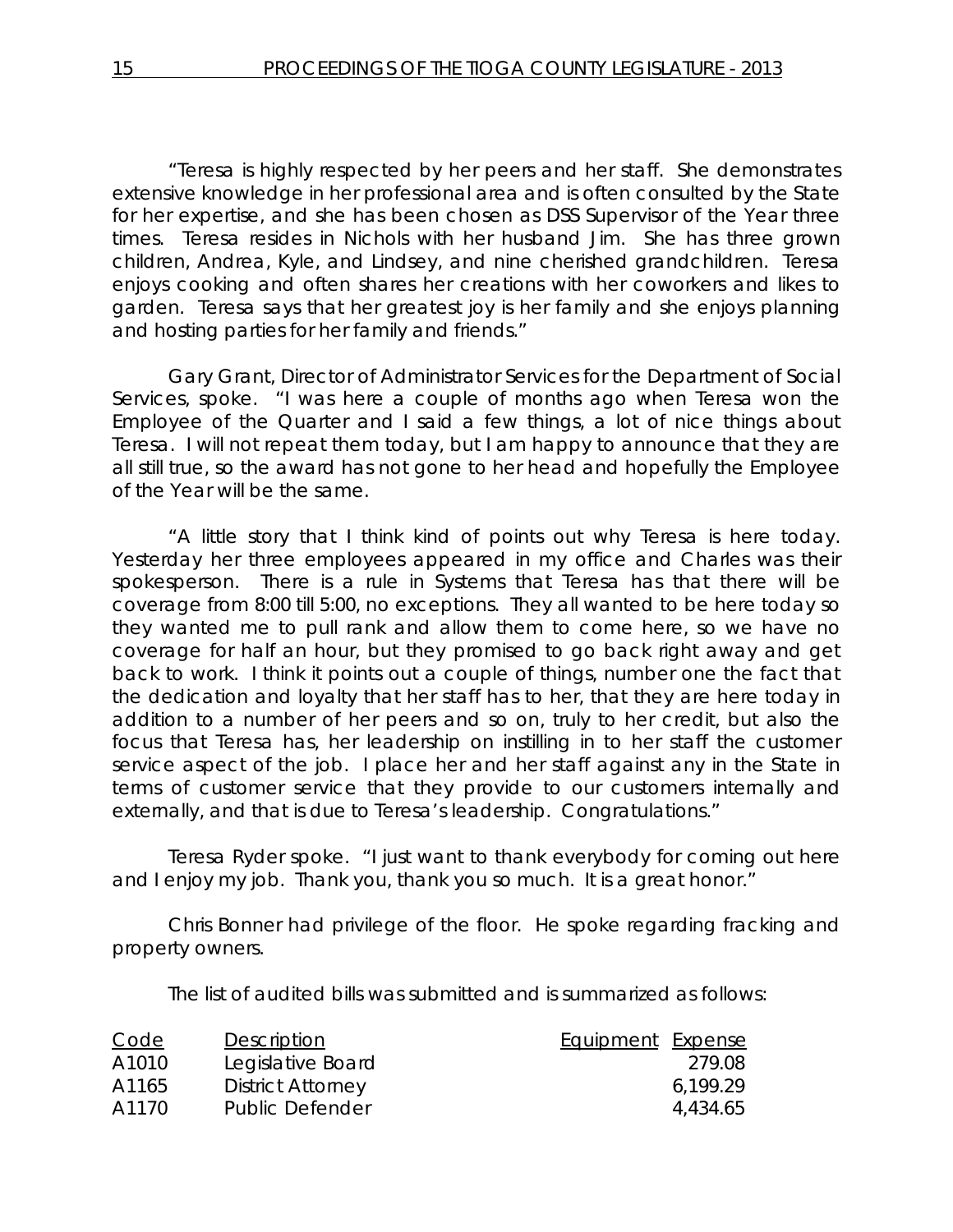| A1172 | <b>Assigned Counsel</b>                  |          | 18,223.95  |
|-------|------------------------------------------|----------|------------|
| A1185 | <b>Medical Examiners/Coroners</b>        |          | 10,154.16  |
| A1325 | Treasurer                                |          | 556.85     |
| A1355 | <b>Assessments</b>                       |          | 14,775.37  |
| A1362 | <b>Tax Advertising and Expense</b>       |          | 5,689.76   |
| A1410 | <b>County Clerk</b>                      |          | 226.10     |
| A1420 | Law                                      |          | 3,099.00   |
| A1430 | Personnel                                |          | 1,845.73   |
| A1450 | Elections                                |          | 34,430.87  |
| A1490 | <b>Public Works Administration</b>       |          | 465.46     |
| A1620 | <b>Buildings</b>                         | 1,405.88 | 55,854.81  |
| A1621 | <b>Buildings</b>                         |          | 25,268.56  |
| A1680 | Information Technology                   |          | 16,097.66  |
| A2490 | <b>Community College Tuition</b>         |          | 43,909.50  |
| A2960 | <b>Education of Handicapped Children</b> |          | 144,812.29 |
| A3020 | Public Safety Comm E911 System           | 279.00   | 4,702.36   |
| A3021 | Enhanced E911 Equipment                  | 1,950.00 |            |
| A3110 | <b>Sheriff</b>                           |          | 18,216.56  |
| A3140 | Probation                                |          | 136.11     |
| A3146 | Sex Offender Program                     |          | 9,240.00   |
| A3150 | Jail                                     | 342.25   | 57,584.92  |
| A3315 | Special Traffic Programs                 | 5,000.00 | 11,795.50  |
| A3357 | <b>FY11 NYS Homeland Security</b>        | 1,950.13 | 27,816.13  |
| A3410 | Fire                                     |          | 9,564.35   |
| A3640 | <b>Emergency Mgmt Office</b>             |          | 519.89     |
| A3992 | <b>EMO C837990 Grant</b>                 |          | 8,720.00   |
| A4010 | <b>Public Health Nursing</b>             |          | 36,597.20  |
| A4011 | <b>Public Health Administration</b>      |          | 2,461.02   |
| A4012 | <b>Public Health Education</b>           | 134.40   | 349.86     |
| A4042 | <b>Rabies Control</b>                    |          | 6,050.51   |
| A4044 | Early Intervention                       |          | 35,169.01  |
| A4047 | Handicapped Education Admin              |          | 61.26      |
| A4053 | Preventive/Primary Health Services       |          | 75.00      |
| A4054 | <b>Preventive Dental Services</b>        |          | 916.58     |
| A4064 | <b>Managed Care-Dental Services</b>      | 305.60   | 9,695.00   |
| A4070 | Disease Control                          |          | 2,319.60   |
| A4090 | <b>Environmental Health</b>              |          | 1,440.06   |
| A4210 | <b>Alcohol and Drug Services</b>         |          | 14,075.20  |
| A4309 | Mental Hygiene Co Admin                  |          | 9,312.19   |
| A4310 | <b>Mental Health Clinic</b>              |          | 25,723.80  |
| A4311 | <b>Rehabilitation Support Services</b>   |          | 618.00     |
| A4320 | <b>Crisis Intervention Services</b>      |          | 14,761.45  |
| A4321 | Intensive Case Management                |          | 1,143.58   |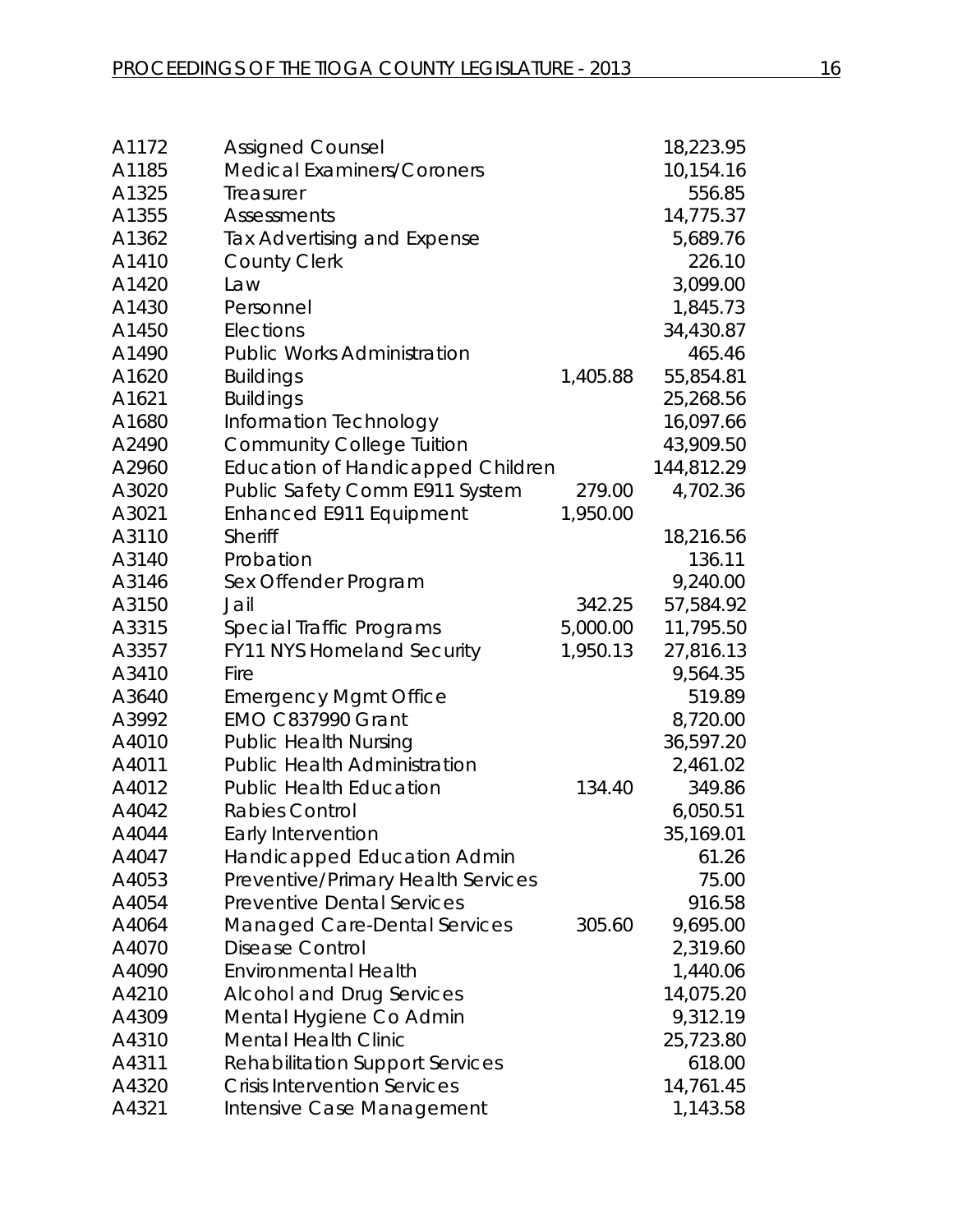| A6010                   | Social Services Administration       | 78,618.40  |
|-------------------------|--------------------------------------|------------|
| A6422                   | Economic Development                 | 421.71     |
| A6510                   | Veterans' Service                    | 187.34     |
| A6610                   | Sealer Weights & Measures            | 144.84     |
| A7310                   | Youth Programs                       | 24.97      |
| A7310.41                | Youth Programs, Refundable           | 11,513.37  |
| A8760                   | <b>NYS DOS LTCRS Grant</b>           | 9,809.57   |
| <b>SOLID WASTE FUND</b> |                                      | 90,313.59  |
|                         | <b>SPECIAL GRANT FUND</b>            | 1,327.62   |
|                         | <b>COUNTY ROAD FUND</b>              | 70,396.99  |
| <b>CAPITAL FUND</b>     |                                      | 230,669.62 |
|                         | <b>CONSOLIDATED HEALTH INSURANCE</b> | 29,627.43  |
|                         |                                      |            |

GRAND TOTAL \$ 1,229,810.94

Legislator Sauerbrey made a motion to approve the minutes of December 11, 2012, seconded by Legislator Roberts, and carried.

Chair Weston made the following appointment to the Cornell Cooperative Extension Board:

Legislator William Standinger 1/1/13 to 12/31/13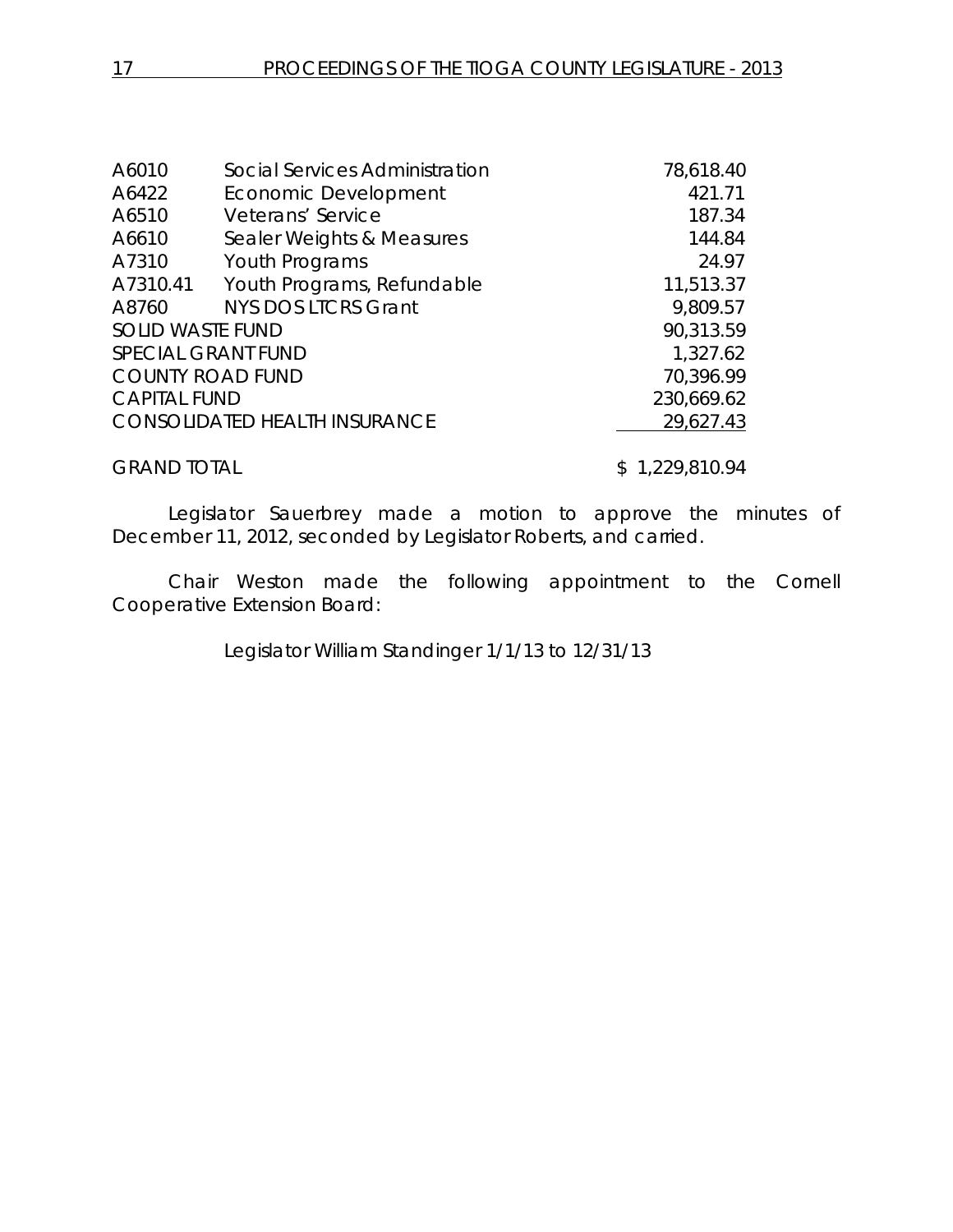Chair Weston announced the following Standing Committees for 2013:

| STANDING COMMITTEES OF THE COUNTY LEGISLATURE |
|-----------------------------------------------|
| OF THE COUNTY OF TIOGA FOR 2013               |

|                                                                        | Chairman          |                 |                |            |
|------------------------------------------------------------------------|-------------------|-----------------|----------------|------------|
| 1. County Clerk,<br>Historian.<br>Real Property<br>Veterans/Elections, | Standinger        | Huttleston      | Case           | Monell     |
| 2. Economic<br>Development/<br>Planning/Tourism/<br>Agriculture        | Case              | <b>Roberts</b>  | Sullivan       | Sauerbrey  |
| 3. Finance/Legal &<br>Safety                                           | Sullivan          | All Legislators |                |            |
| 4. Information<br>Technology                                           | <b>Hollenbeck</b> | Case            | Sauerbrey      | Standinger |
| 5. Legislative<br>Worksessions/<br>Legislative support                 | Weston            | All Legislators |                |            |
| 6. Health & Human<br>Services                                          | Huttleston        | Hollenbeck      | Case           | Monell     |
| 7. Public Safety/<br>Probation & DWI                                   | Sauerbrey         | Huttleston      | <b>Roberts</b> | Standinger |
| 8. Public Works/<br>Capital Projects                                   | <b>Roberts</b>    | Standinger      | Sullivan       | Huttleston |
| 9.Personnel/ADA                                                        | <b>Monell</b>     | Sullivan        | Hollenbeck     | Sauerbrey  |

Committee meeting reports are on file in the Legislative Clerk's Office and may be procured there by any interested person.

Legislator Case moved for the adoption of the following resolution, seconded by Legislator Hollenbeck.

REFERRED TO: LEGISLATIVE WORKSESSION

RESOLUTION NO. 13-13 *APPOINT MEMBER BOARD OF ETHICS*

WHEREAS: Valarie Kranz, minority appointment, on the Board of Ethics term has expired as of 12/31/12; and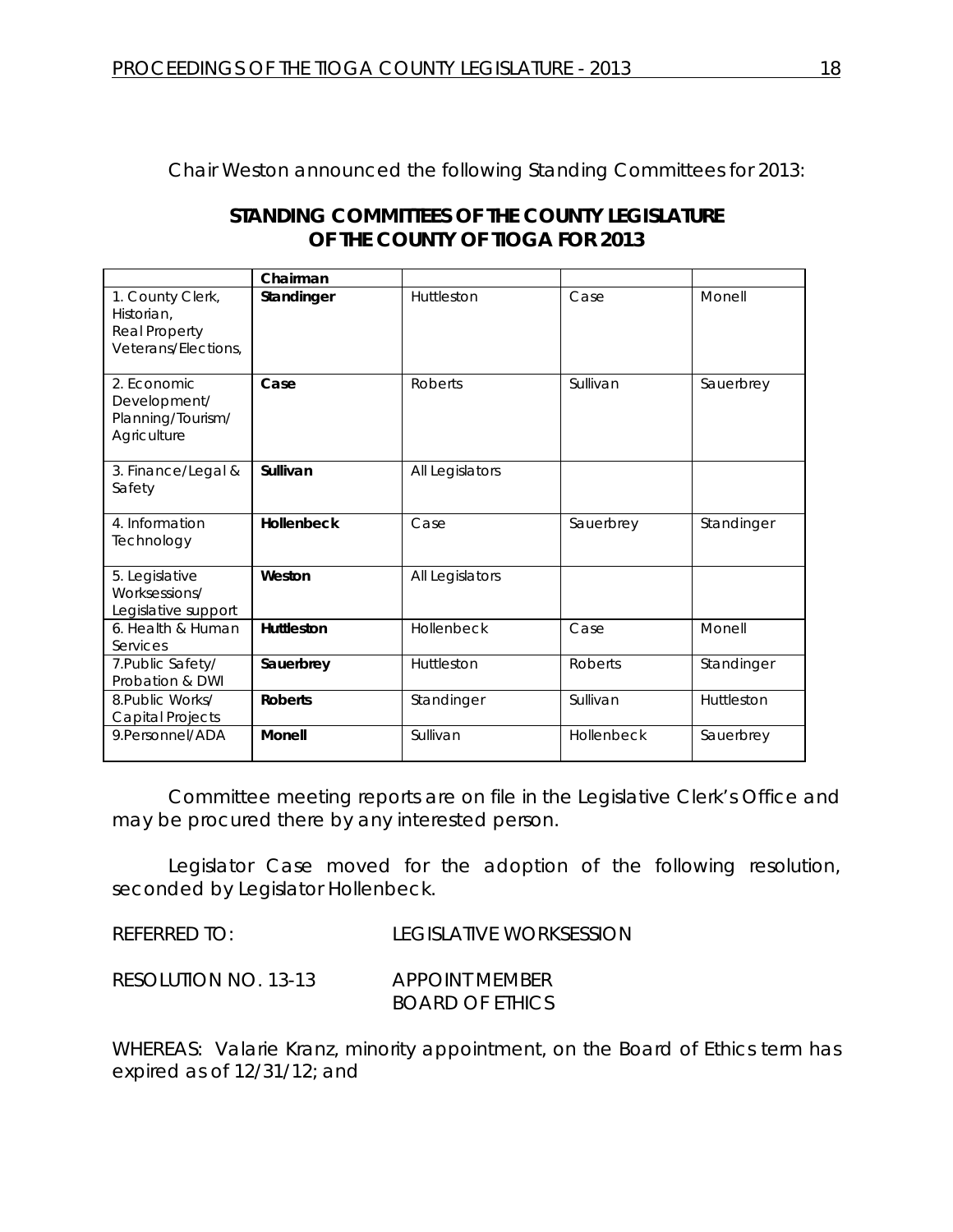WHEREAS: Valarie Kranz has agreed to serve another term on the Board of Ethics; now therefore be it

RESOLVED: That Valarie Kranz, minority appointment, be hereby appointed to the Board of Ethics for a term of 1/2/13 to 3/31/16.

ROLL CALL VOTE Yes - Legislators Standinger, Sullivan, Case, Hollenbeck, Huttleston, Monell, Weston, Roberts, and Sauerbrey.

No – None.

Absent – None.

RESOLUTION ADOPTED.

Legislator Huttleston moved for the adoption of the following resolution, seconded by Legislator Monell.

REFERRED TO: HEALTH & HUMAN SERVICES COMMITTEE

RESOLUTION NO. 14-13 *APPOINT MEMBER TO THE TIOGA COUNTY BOARD OF HEALTH PUBLIC HEALTH*

WHEREAS: Section 344 of the Public Health Law requires that members of the Board of Health shall serve six (6) year staggered terms; and

WHEREAS: Resolution #449-97 and Resolution #52-98 have reinstated the staggered term portion of the appointments for Board of Health members; and

WHEREAS: The appointed term for David Kwiatkowski, MD, on the Board of Health expired 12/31/12; and

WHEREAS: James R. Raftis, Jr., D.O., FACEP, has agreed to serve for a six-year term; therefore be it

RESOLVED: That James R. Raftis, Jr., D.O., FACEP, be appointed to the Tioga County Board of Health for a term of 1/1/2013 – 12/31/2018.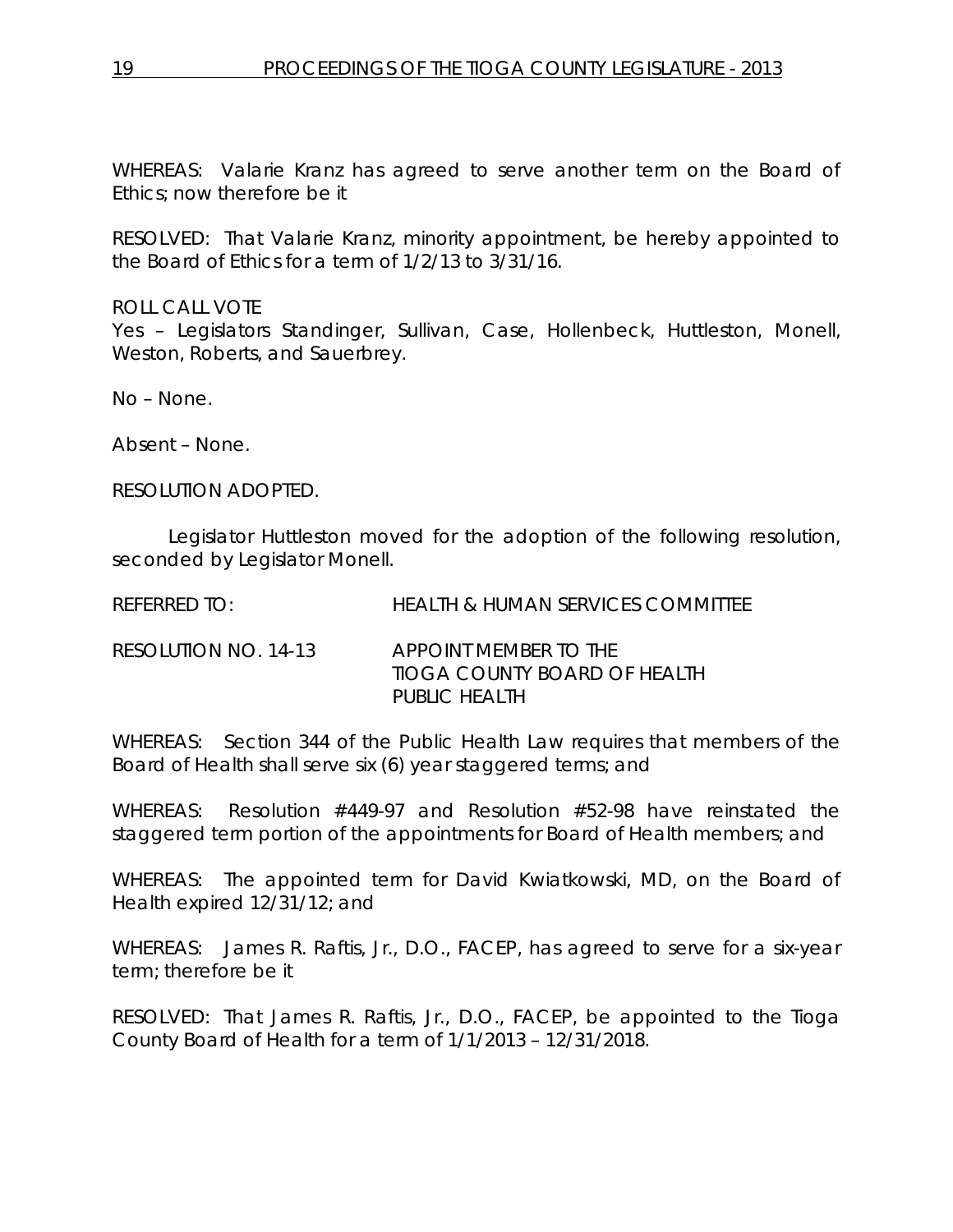Yes – Legislators Standinger, Sullivan, Case, Hollenbeck, Huttleston, Monell, Weston, Roberts, and Sauerbrey.

No – None.

Absent – None.

RESOLUTION ADOPTED.

Legislator Standinger moved for the adoption of the following resolution, seconded by Legislator Sauerbrey.

- REFERRED TO: PUBLIC SAFETY COMMITTEE
- RESOLUTION NO. 15-13 *ACCEPTANCE OF APPLICATION FOR FIREFIGHTERS ANDREW CHURCHMAN AND SUSANNA LANE TO THE TIOGA COUNTY FIRE INVESTIGATION TEAM*

WHEREAS: The Bureau of Fire provides high quality Fire Investigation Team support to the Fire Service in Tioga County, and

WHEREAS: This service is provided by local, highly trained volunteers, and

WHEREAS: Fire Investigation team members David Martinichio and Randy Hamilton are no longer active members of the Team; and

WHEREAS: Owego Firefighter Andrew Churchman and Waverly Firefighter Susanna Lane have applied for membership to the County Fire Investigation Team; and

WHEREAS: Firefighters Churchman and Lane currently possess training and skills needed by the Tioga County Fire Investigation Team; and

WHEREAS: Firefighters Churchman and Lane would replace David Martinichio and Randy Hamilton as active members of the Fire Investigation Team; therefore be it

RESOLVED: That Owego Firefighter Andrew Churchman and Waverly Firefighter Susanna Lane be added to the Tioga County Fire Investigation Team roster to replace David Martinichio and Randy Hamilton.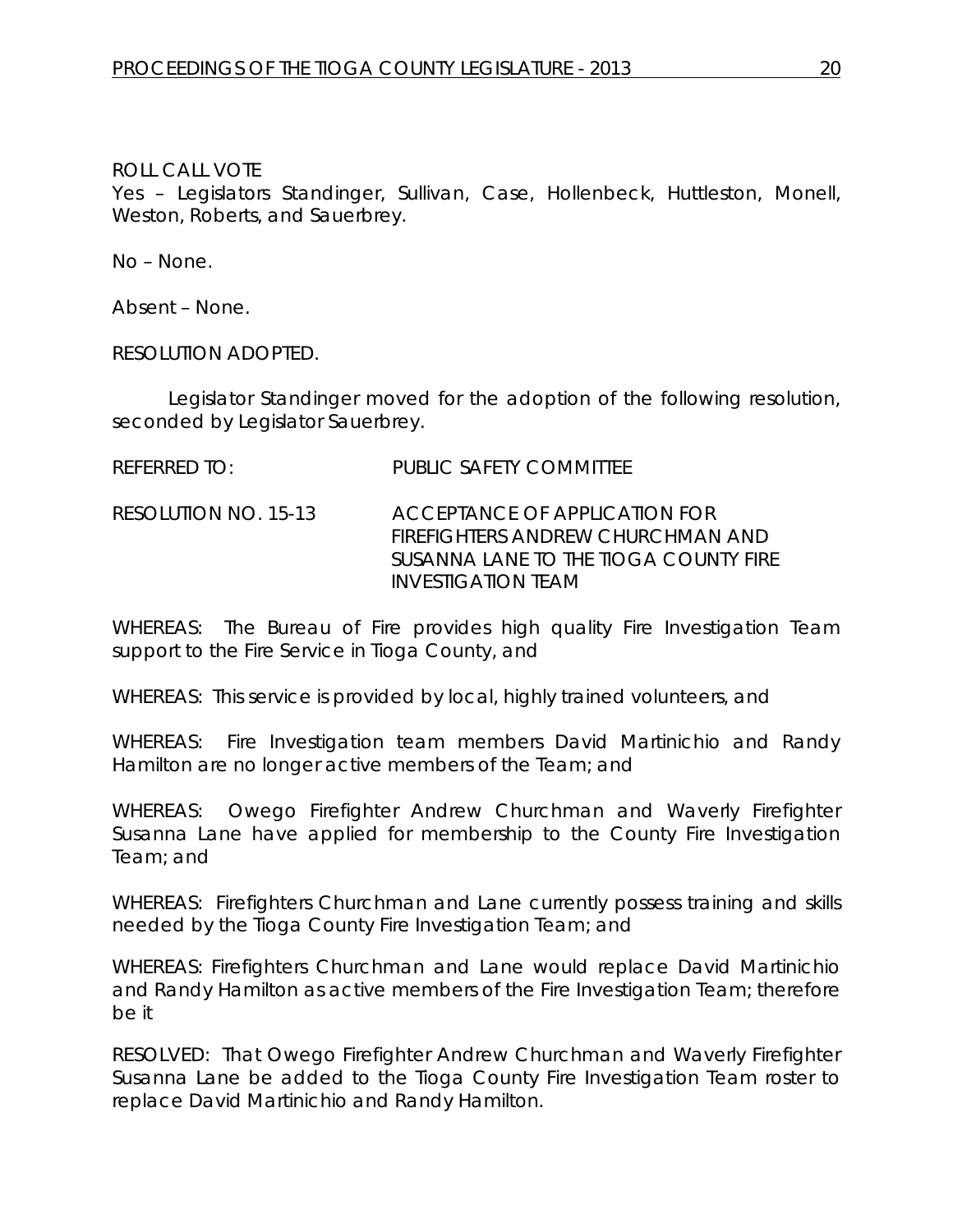Yes – Legislators Standinger, Sullivan, Case, Hollenbeck, Huttleston, Monell, Weston, Roberts, and Sauerbrey.

No – None.

Absent – None.

RESOLUTION ADOPTED.

Legislator Sullivan moved for the adoption of the following resolution, seconded by Legislator Standinger.

REFERRED TO: LEGAL/FINANCE COMMITTEE

RESOLUTION NO. 16–13 *RESOLUTION CALLING FOR THE GOVERNOR AND STATE LEGISLATURE TO COMPENSATE COUNTIES FOR STATE-MANDATED DISTRICT ATTORNEY'S SALARIES*

WHEREAS: Salaries of full time district attorneys are statutorily tied to those of New York State Judges and Justices in the Unified Court System; and

WHEREAS: When salaries increase for judges and justices, counties are mandated to raise the salaries of their district attorneys as required under Section 183-a of the Judiciary Law; and

WHEREAS: New York State has significantly increased judges' salaries over the next three years, forcing counties to increase pay for district attorneys; and

WHEREAS: This increased State mandate requires Tioga County to raise the salary of the district attorney from \$119,200 in 2011 to \$152,500 by 2014; and

WHEREAS: Although the State pays the entire salary and benefits of judges and justices, the State only provides supplemental appropriations to counties to partially cover the cost of State-mandated pay for local district attorneys; now therefore be it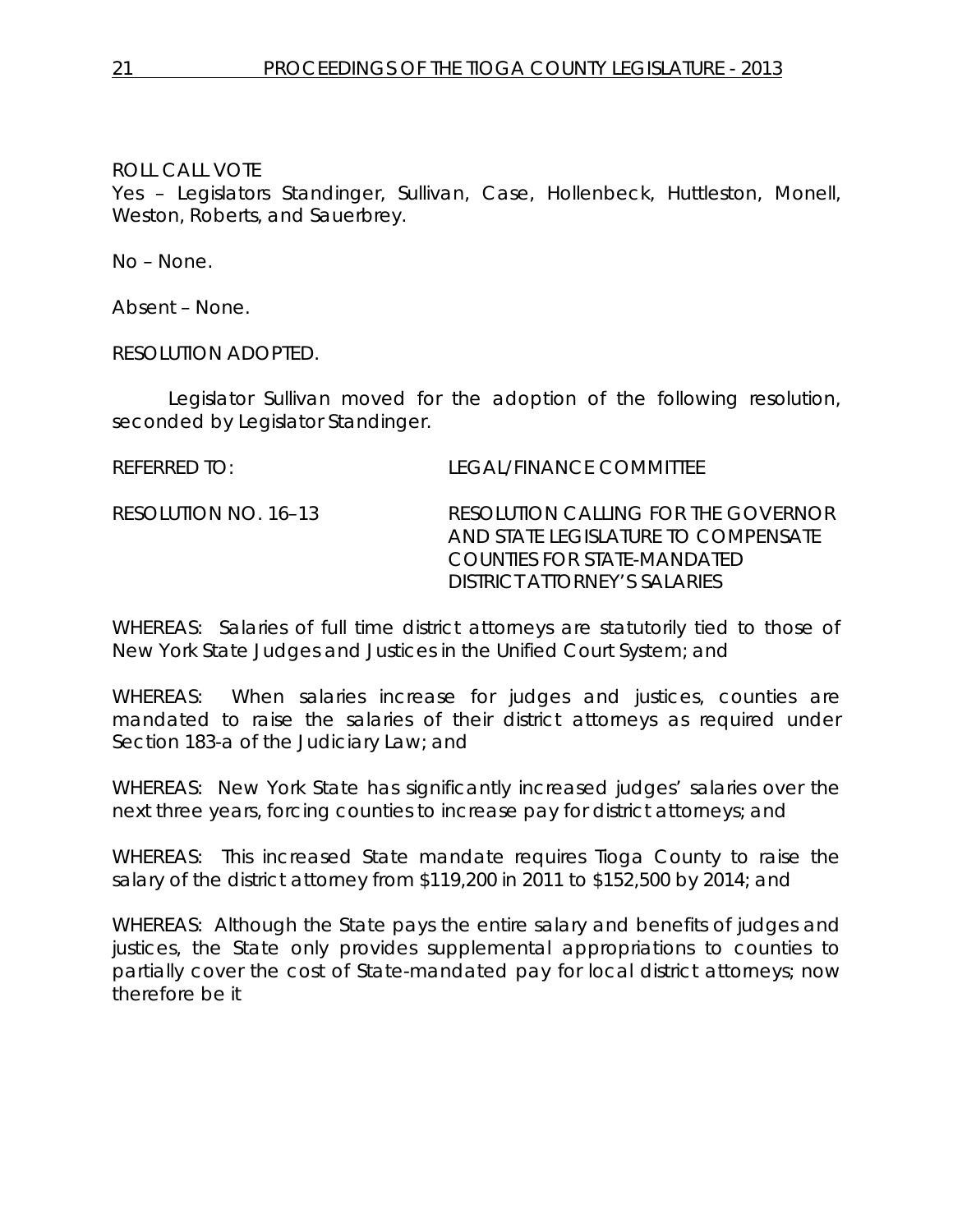RESOLVED: That the Tioga County Legislature calls upon the Governor and the State Legislature to reimburse counties for the entire amount of district attorneys' mandated pay and its associated retirement and social security costs, leaving counties responsible only for any portion of district attorneys' compensation that exceeds the State's mandated amount; and be it further

RESOLVED: That the Clerk of the Legislature shall forward certified copies of this resolution to Governor Andrew M. Cuomo, Senator Thomas Libous, Assemblyman Chris Friend, other New York Counties, and the New York State Association of Counties (NYSAC).

ROLL CALL VOTE Yes – Legislators Standinger, Sullivan, Case, Hollenbeck, Monell, Weston, Roberts, and Sauerbrey.

No – Legislator Huttleston.

Absent – None.

RESOLUTION ADOPTED.

school tax relevy of \$2,645.95; and

Legislator Sullivan moved for the adoption of the following resolution, seconded by Legislator Standinger.

REFERRED TO: FINANCE COMMITTEE RESOLUTION NO. 17-13 *ERRONEOUS ASSESSMENT*

*TOWN OF OWEGO* WHEREAS: The 2013 Town and County tax bill of \$3,184.78 for property no. 2736 in the Town of Owego, assessed to the State of New York, erroneously includes a

WHEREAS: School taxes for stateland properties are collected by the Treasurer's Office and the 2012-13 school taxes for property no. 2736 were paid by the State of New York on 12/04/12, and current year Town and County tax bills for stateland properties are mailed by the Treasurer's Office; be it therefore

RESOLVED: That the erroneous school tax amount of \$2,645.95 be deducted from 2013 Town and County tax bill no. 9101 for property no. 2736 in the Town of Owego and the correct amount of \$538.83 be billed to the State of New York for 2013 Town & County taxes; and be it further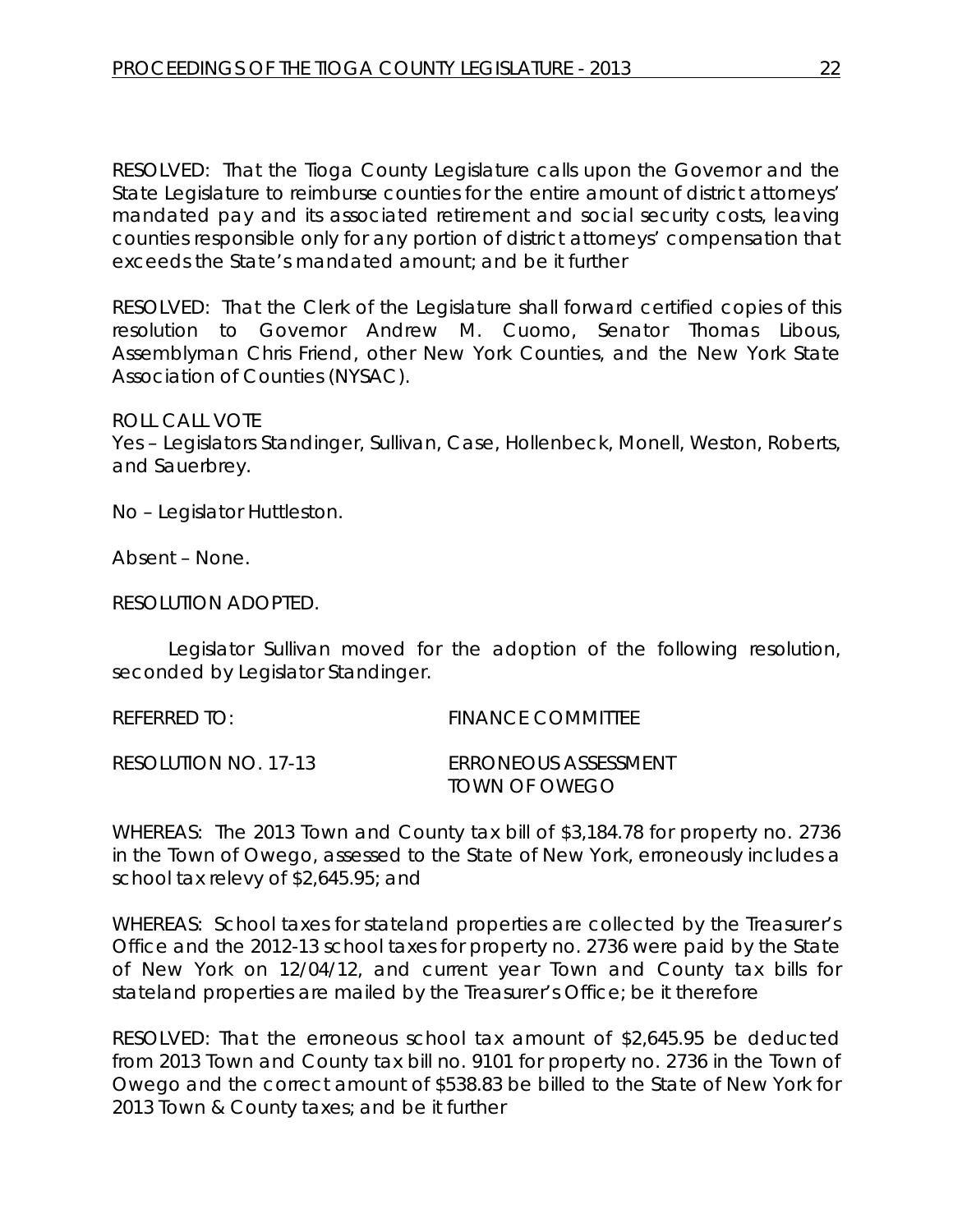RESOLVED: That the erroneous school tax and interest of \$2,472.85 be charged back to the Owego-Apalachin School District; and be it further

RESOLVED: That the erroneous county penalty of \$173.10 be charged to the appropriate account in the records of the County Treasurer.

ROLL CALL VOTE Yes – Legislators Standinger, Sullivan, Case, Hollenbeck, Huttleston, Monell, Weston, Roberts, and Sauerbrey.

No – None.

Absent – None.

RESOLUTION ADOPTED.

Legislator Sullivan moved for the adoption of the following resolution, seconded by Legislator Sauerbrey.

REFERRED TO: FINANCE COMMITTEE

RESOLUTION NO. 18-13 *ERRONEOUS ASSESSMENT TOWN OF TIOGA*

WHEREAS: An application for Refund & Credit of Real Property Taxes for the years of 2010, 2011, and 2012 indicates that parcel #1836 in the Town of Tioga assessed to Gerald R & Linda D Hyatt on the 2010-2012 tax rolls of the Town of Tioga is erroneous in that the parcel was assessed to the wrong landowner; and

WHEREAS: Gerald & Linda Hyatt have paid the taxes on parcel #1836 in the Town of Tioga for the years 2010, 2011, and 2012 to the Town of Tioga tax collector; be it therefore

RESOLVED: That a refund of \$107.23 for the erroneous taxes paid be issued to Gerald & Linda Hyatt; and be it further

RESOLVED: That the erroneous town tax of \$28.33 be charged back to the Town of Tioga, and the erroneous fire tax of \$7.12 be charged back to the Tioga Fire District; and be it further

RESOLVED: That the erroneous solid waste tax of \$2.96 be charged back to the Solid Waste Fund; and be it further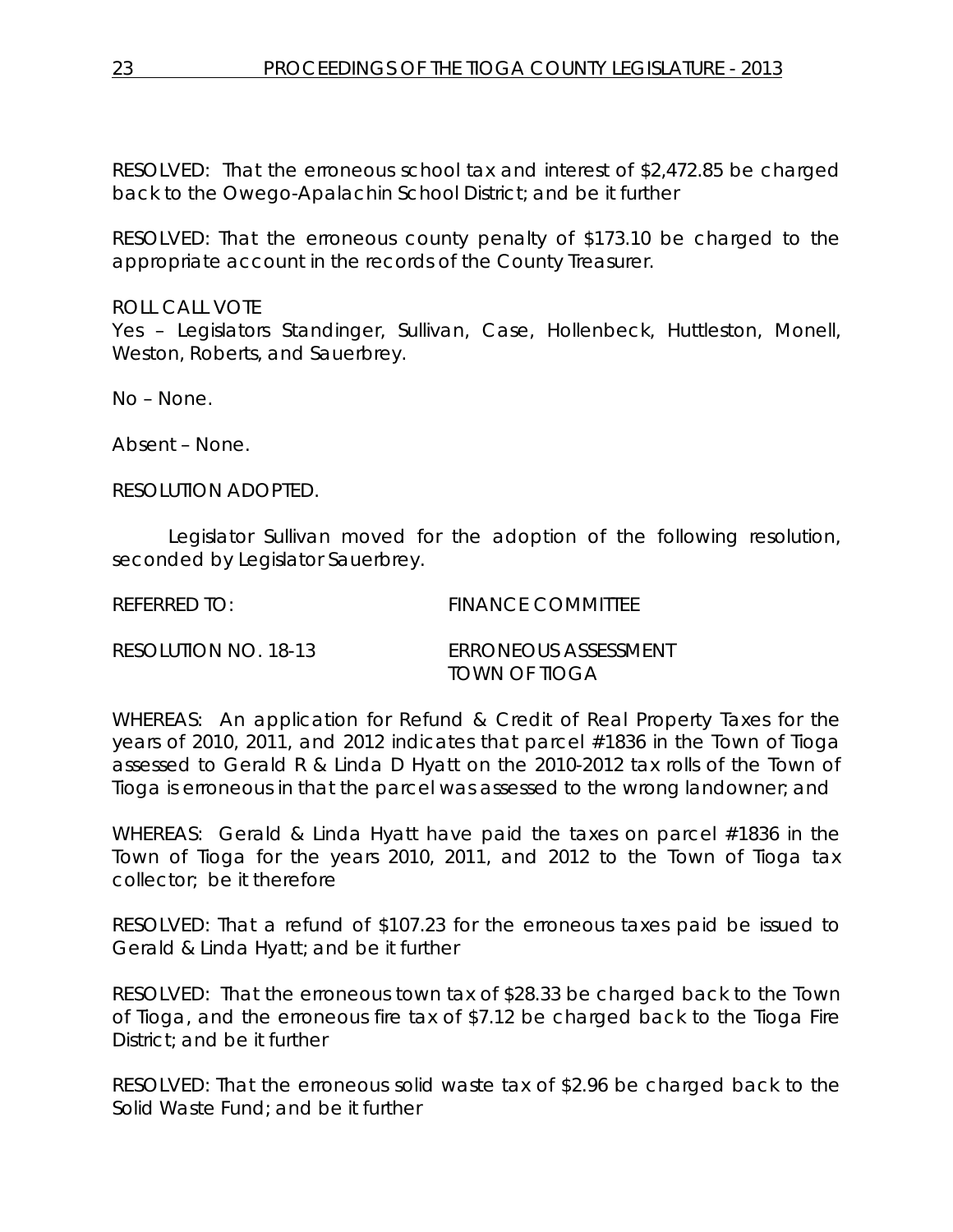RESOLVED: That the erroneous county tax of \$68.82 be charged to the proper account in the records of the County Treasurer.

ROLL CALL VOTE

Yes – Legislators Standinger, Sullivan, Case, Hollenbeck, Huttleston, Monell, Weston, Roberts, and Sauerbrey.

No – None.

Absent – None.

RESOLUTION ADOPTED.

Legislator Sullivan moved for the adoption of the following resolution, seconded by Legislator Sauerbrey.

REFERRED TO: FINANCE COMMITTEE

RESOLUTION NO. 19-13 *ERRONEOUS ASSESSMENT TOWN OF OWEGO*

WHEREAS: An application for Corrected Tax Roll indicates that property no. 12261 assessed to People of the State of New York on the 2013 tax roll of the Town of Owego is erroneous in that the parcel was transferred to the People of the State of New York before taxable status date and should have been wholly exempt for the 2012 assessment roll; be it therefore

RESOLVED: That a new bill be issued to People of the State of New York by the Town of Owego Clerk and Tax Collector to reflect the zero amount; and be it further

RESOLVED: That the erroneous town tax of \$35.95 be charged back to the Town of Owego, and the erroneous fire tax of \$18.14 be charged back to the Owego Fire District; and be it further

RESOLVED: That the erroneous solid waste tax of \$4.93 be charged back to the Solid Waste Fund; and be it further

RESOLVED: That the erroneous school tax and interest of \$369.28 be charged back to the Union-Endicott School District; and be it further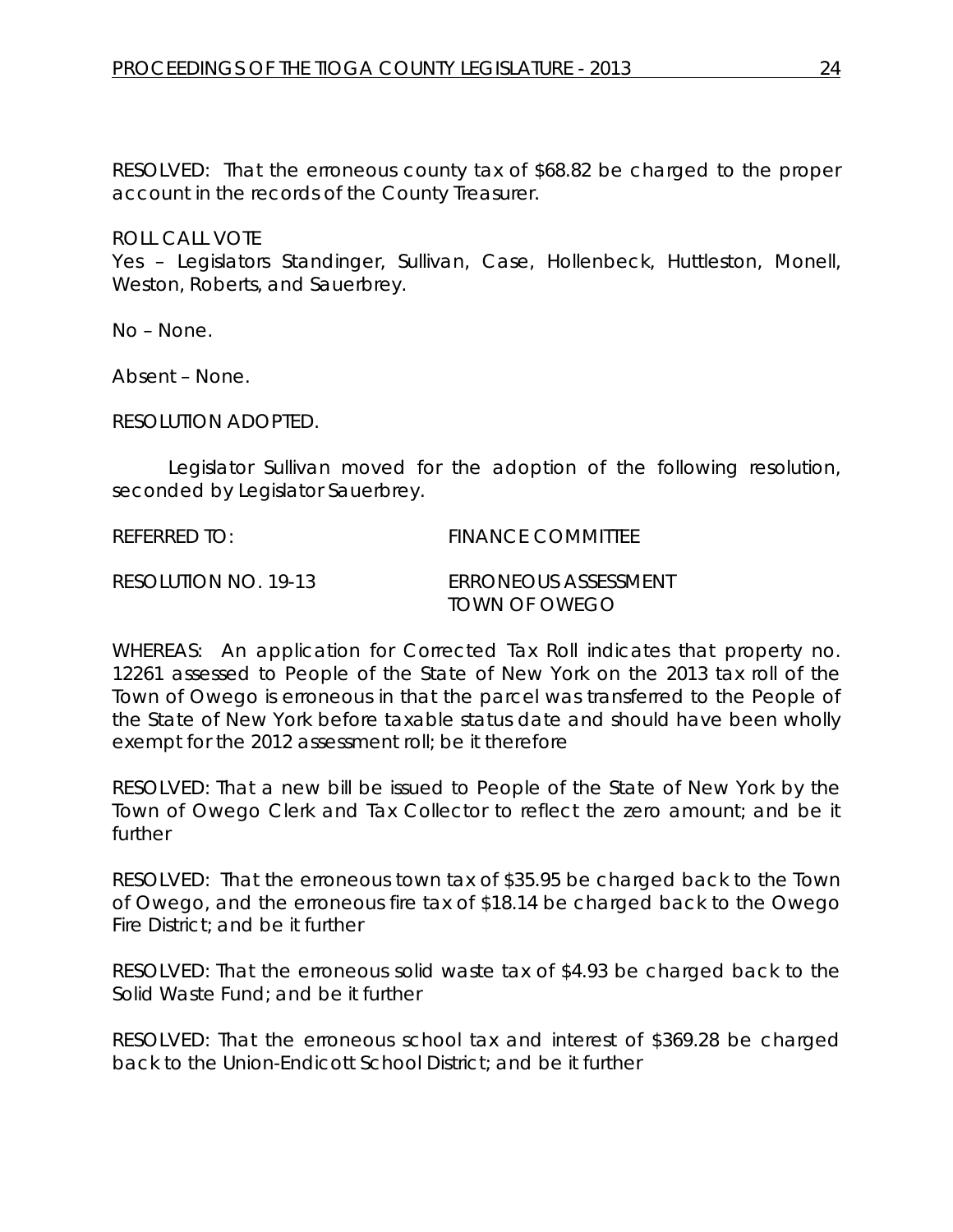RESOLVED: That the erroneous county tax and school penalty of \$138.08 be charged to the proper account in the records of the County Treasurer.

### ROLL CALL VOTE

Yes – Legislators Standinger, Sullivan, Case, Hollenbeck, Huttleston, Monell, Weston, Roberts, and Sauerbrey.

No – None.

Absent – None.

RESOLUTION ADOPTED.

Legislator Sullivan moved for the adoption of the following resolution, seconded by Legislator Sauerbrey.

REFERRED TO: FINANCE COMMITTEE

RESOLUTION NO. 20-13 *ERRONEOUS ASSESSMENT TOWN OF OWEGO*

WHEREAS: An application for Corrected Tax Roll indicates that property no. 10410 assessed to People of the State of New York on the 2013 tax roll of the Town of Owego is erroneous in that the parcel was transferred to the People of the State of New York before taxable status date and should have been wholly exempt for the 2012 assessment roll; be it therefore

RESOLVED: That a new bill be issued to People of the State of New York by the Town of Owego Clerk and Tax Collector to reflect the zero amount; and be it further

RESOLVED: That the erroneous town tax of \$3.81 be charged back to the Town of Owego, and the erroneous fire tax of \$1.92 be charged back to the Owego Fire District; and be it further

RESOLVED: That the erroneous solid waste tax of \$.52 be charged back to the Solid Waste Fund; and be it further

RESOLVED: That the erroneous school tax and interest of \$39.06 be charged back to the Union-Endicott School District; and be it further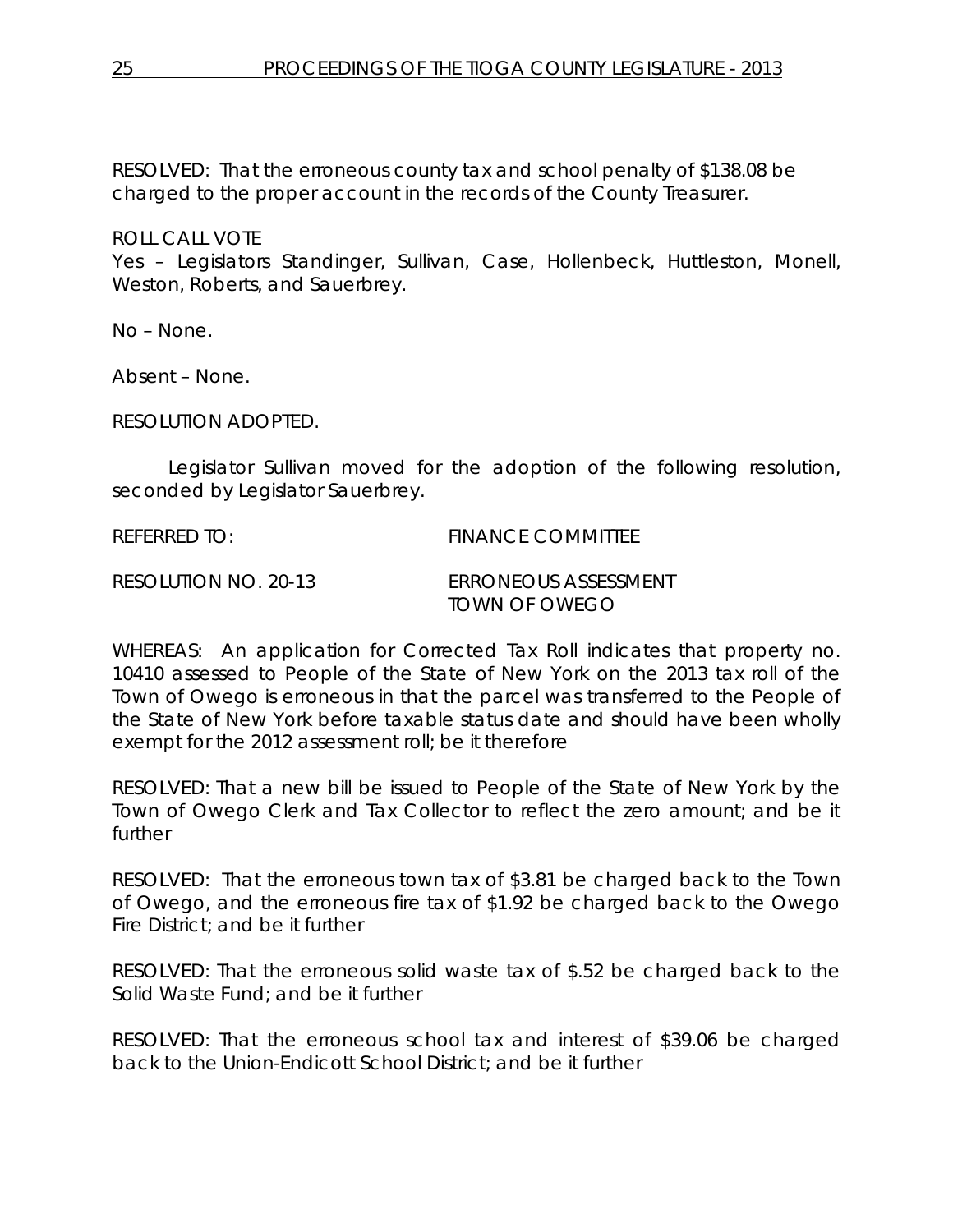RESOLVED: That the erroneous county tax and school penalty of \$14.60 be charged to the proper account in the records of the County Treasurer.

ROLL CALL VOTE

Yes – Legislators Standinger, Sullivan, Case, Hollenbeck, Huttleston, Monell, Weston, Roberts, and Sauerbrey.

No – None.

Absent – None.

RESOLUTION ADOPTED.

Legislator Hollenbeck moved for the adoption of the following resolution, seconded by Legislator Sullivan.

| REFERRED TO:         | INFORMATION TECHNOLOGY COMMITTEE<br><b>FINANCE COMMITTEE</b> |
|----------------------|--------------------------------------------------------------|
| RESOLUTION NO. 21-13 | AUTHORIZE 2013-2014<br>LOCAL GOVERNMENTS RECORDS MANAGEMENT  |

WHEREAS: The Department of Information Technology plans to submit a document imaging proposal entitled "Board of Elections Document Imaging Project" through the Local Government Records Management Improvement Funds Grants; and

*IMPROVEMENT FUNDS APPLICATION*

WHEREAS: The \$75,000 grant will be used to acquire software and equipment for an image document storage/retrieval system for the Board of Elections; and

WHEREAS: Information Technology will apply for the "Board of Elections Document Imaging Project" grant with no local matching funds for the 2013- 2014 LGRMIF grant year; therefore be it

RESOLVED: That the document imaging proposal entitled "Board of Elections Document Imaging System" be hereby approved for submission to the New York State Archives for funding for software and equipment for the 2013-2014 LGRMIF grant year.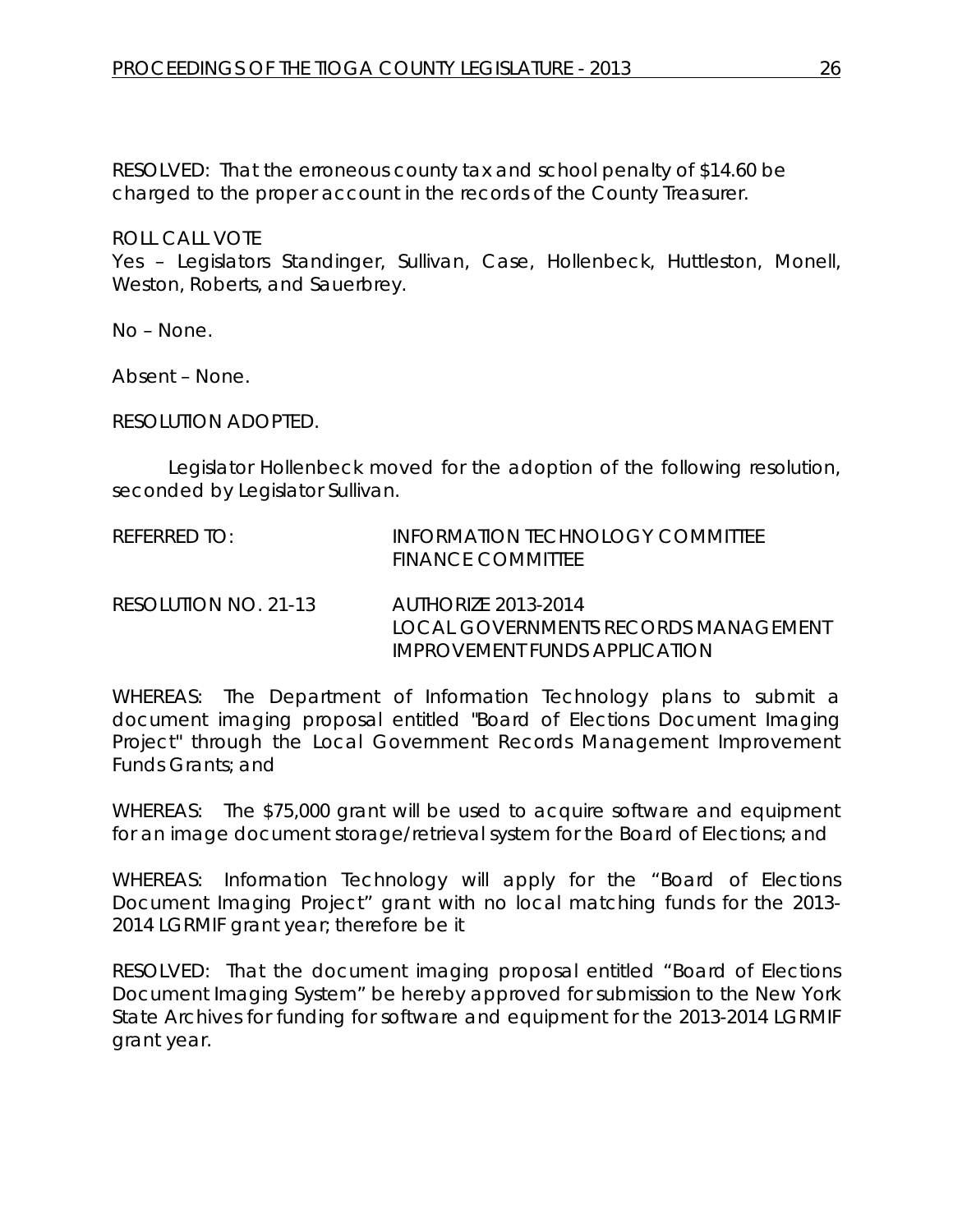Yes – Legislators Standinger, Sullivan, Case, Hollenbeck, Huttleston, Monell, Weston, Roberts, and Sauerbrey.

No – None.

Absent – None.

RESOLUTION ADOPTED.

Legislator Roberts moved for the adoption of the following resolution, seconded by Legislator Sullivan.

REFERRED TO: PUBLIC WORKS

RESOLUTION NO. 22-13 *AWARD SUPPLEMENTAL CONTRACT TO LABELLA ASSOCIATES*

WHEREAS: The replacement of the East River Rd. Bridge over Wappasening Creek was placed in FHWA and NYSDOT funding program three (3) years ago; and

WHEREAS: The NYSDOT is doing their review of the project and regulations have changed during the time from when we had the design completed; and

WHEREAS: There is a new Right-of-Way (ROW) procedure and other changes; therefore be it

RESOLVED: To award a supplemental agreement to Labella Associates, Rochester, NY in the amount of \$43,773.66 including a cost of \$21,000 for a subconsultant to do all the necessary ROW work to satisfy FHWA in order to obtain Federal and State funding of the construction and inspection costs and to be paid out of East River Rd. Bridge Account H2013.02.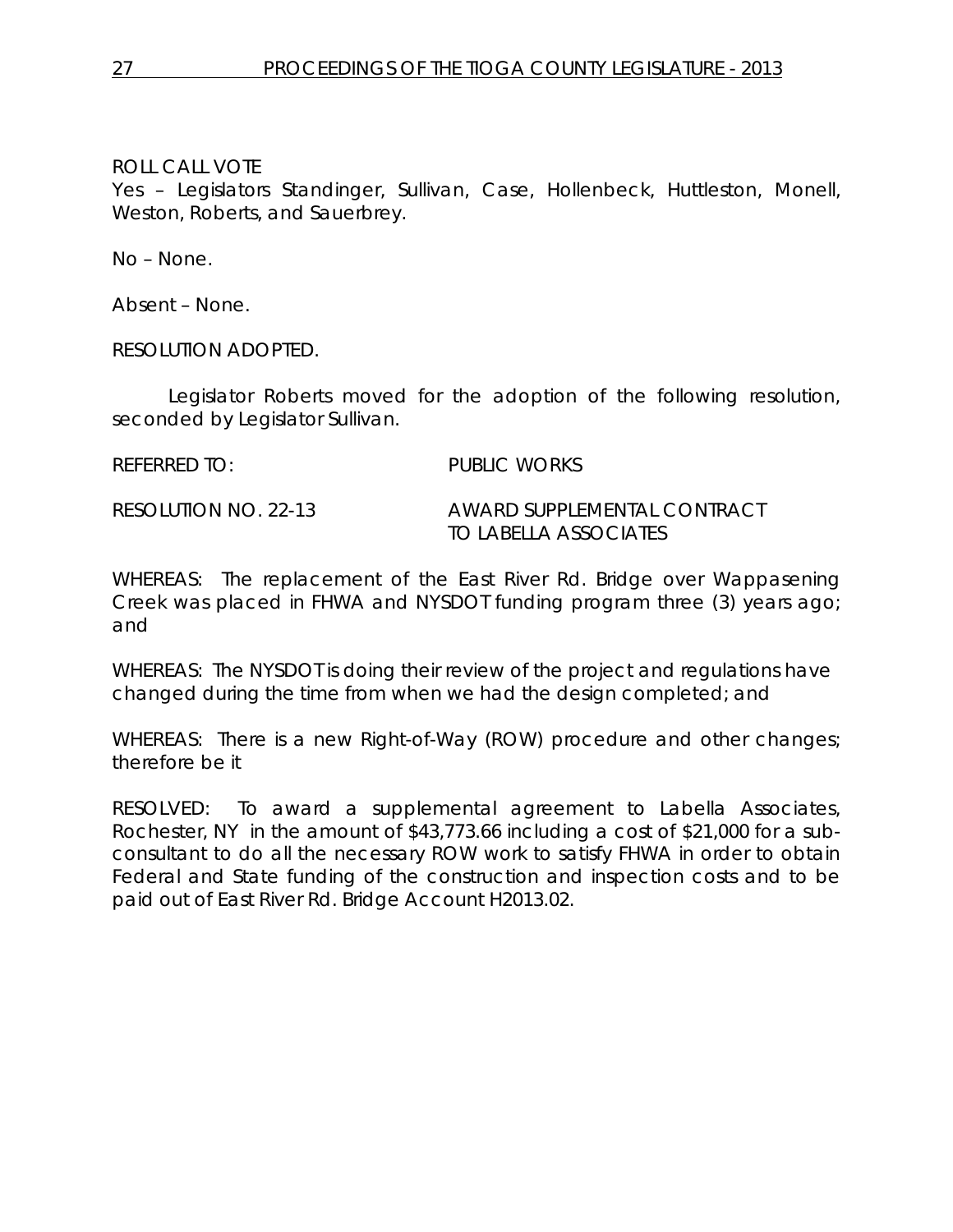Yes – Legislators Standinger, Sullivan, Case, Hollenbeck, Huttleston, Monell, Weston, Roberts, and Sauerbrey.

No – None.

Absent – None.

RESOLUTION ADOPTED.

Legislator Hollenbeck moved for the adoption of the following resolution, seconded by Legislator Standinger.

REFERRED TO: **INFORMATION TECHNOLOGY AND** COMMUNICATION SERVICES

RESOLUTION NO. 23-13 *REMOVE 2012/2013 LGRMIF GRANT FUNDS*

WHEREAS: Resolution 23-12 authorized The Grant Application for LGRMIF 2012/2013; and

WHEREAS: Records Management received notification that the grant submitted will not receive any funding for 2012/2013 grant cycle; and

WHEREAS: The amount budgeted needs to be removed. This will cause no effect on the budget; therefore be it

RESOLVED: That the following sums be removed:

| A3060 State Aid-Records Management | -\$75,000.00 |
|------------------------------------|--------------|
| A1460.41 140 Records Management    | -\$75,000.00 |

ROLL CALL VOTE

Yes – Legislators Standinger, Sullivan, Case, Hollenbeck, Huttleston, Monell, Weston, Roberts, and Sauerbrey.

No – None.

Absent – None.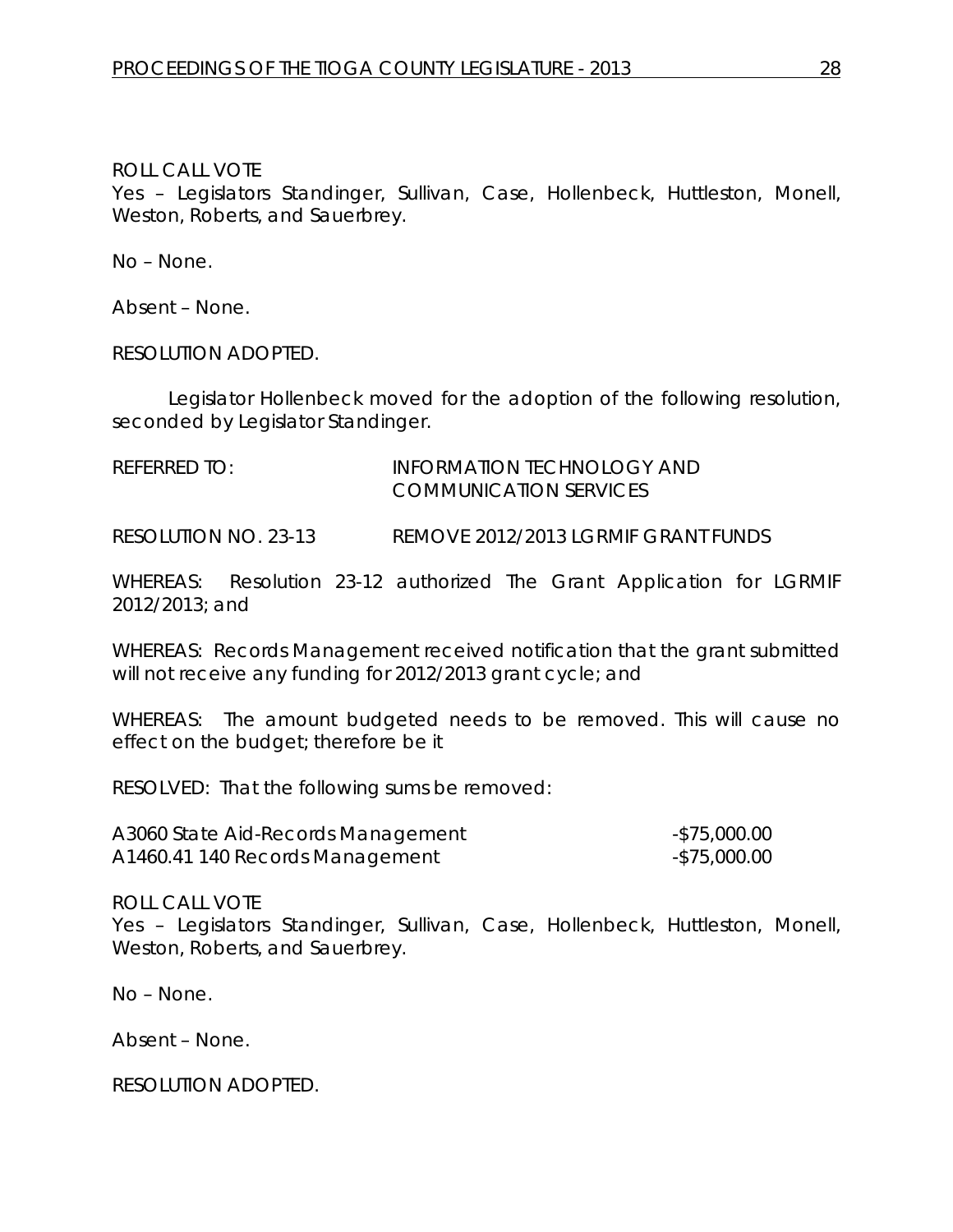Legislator Monell moved for the adoption of the following resolution, seconded by Legislator Hollenbeck.

| <b>REFERRED TO:</b> | PERSONNEL COMMITTEE |
|---------------------|---------------------|

RESOLUTION NO. 24-13 *TRANSFER OF FUNDS WORKERS' COMPENSATION*

WHEREAS: Resolution 270-12 authorized the Chair of the Legislature to purchase workers' compensation specific excess Insurance from Safety National for the period of January 1, 2013 through December 31, 2013; and

WHEREAS: The 2013 renewal rate and terms for this policy were not finalized by Safety National until late December 2012; and

WHEREAS: The 2013 amount budgeted for this policy was \$126,000 but the actual cost for the options selected came in at \$130,015; and

WHEREAS: Funds are available in one of the Expense accounts; therefore be it

RESOLVED: That the following sums be transferred:

From: Workers' Compensation Account S1710.40 (450) \$4,015.00

To: Workers' Compensation Account S1722.40 (270) insurance-liability \$ 4,015.00

#### ROLL CALL VOTE

Yes – Legislators Standinger, Sullivan, Case, Hollenbeck, Huttleston, Monell, Weston, Roberts, and Sauerbrey.

No – None.

Absent – None.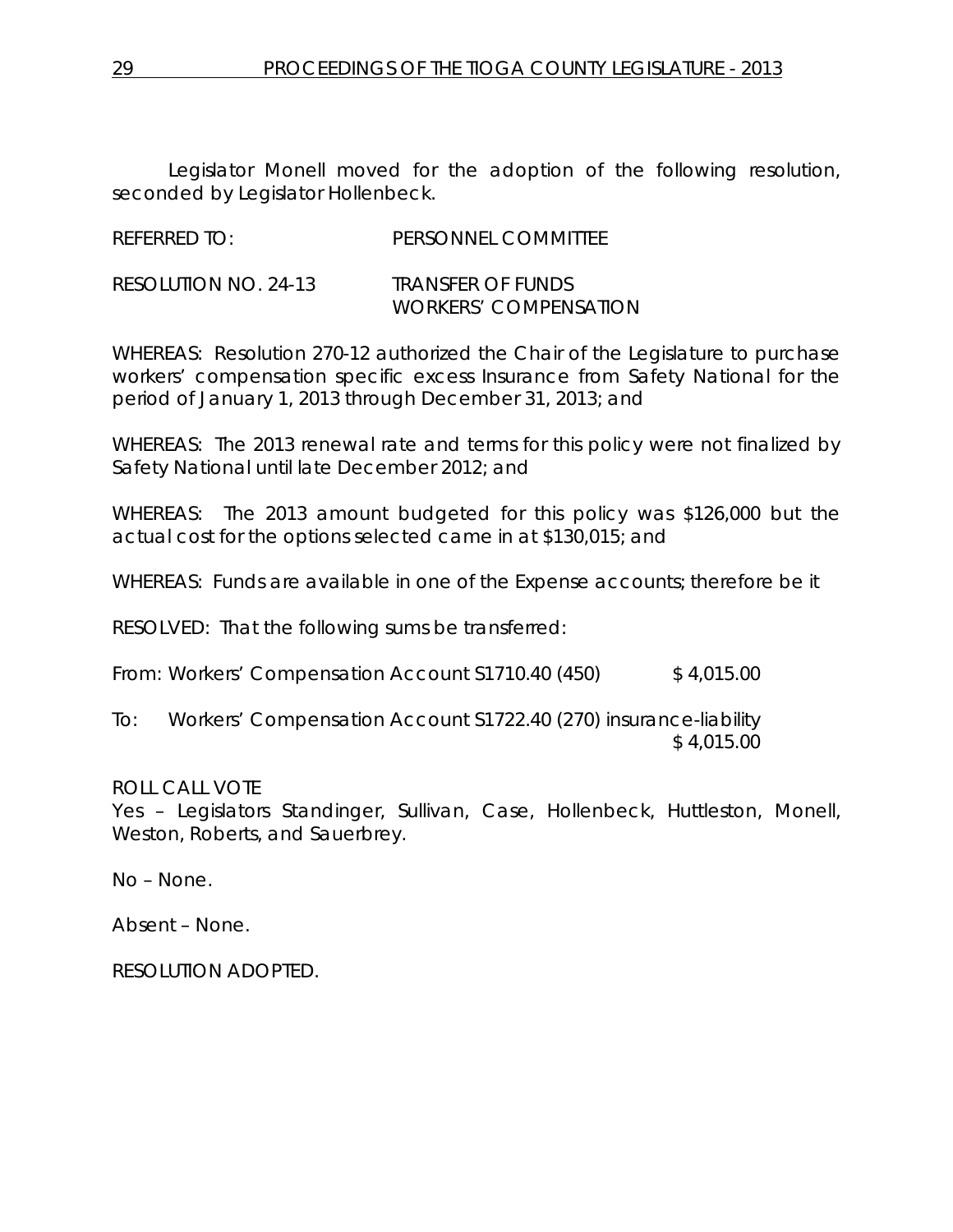Legislator Huttleston moved for the adoption of the following resolution, seconded by Legislator Case.

| REFERRED TO:         | <b>HEALTH &amp; HUMAN SERVICES</b><br><b>FINANCE COMMITTEE</b> |
|----------------------|----------------------------------------------------------------|
| RESOLUTION NO. 25–13 | APPROPRIATION OF CAPITAL FUNDS<br>SOCIAL SERVICES              |

WHEREAS: The County of Tioga has been approved for a grant of funds by the New York State Department of Transportation, pursuant to Section 5311, Title 49, United States Code, for the purchase of seven medium duty buses and a bus lift; and

WHEREAS: The County of Tioga and the State of New York are entering into an Agreement which authorizes the undertaking of the Project and payment of the Federal and State shares for the Project; and

WHEREAS: Appropriation of funds requires legislative approval; therefore be it

RESOLVED: That funding be appropriated as follows:

|     | From: H 1750.00 Bus Company Contribution               | \$45,600  |
|-----|--------------------------------------------------------|-----------|
|     | H 3090.10 State Aid-Bus Companies- Capital             | \$45,600  |
|     | H 4090.10 Federal Aid-Bus Companies- Capital \$364,800 |           |
| To: | H 5630.21 Bus Operations- Capital                      | \$456,000 |

ROLL CALL VOTE

Yes – Legislators Standinger, Sullivan, Case, Hollenbeck, Huttleston, Monell, Weston, Roberts, and Sauerbrey.

No – None.

Absent – None.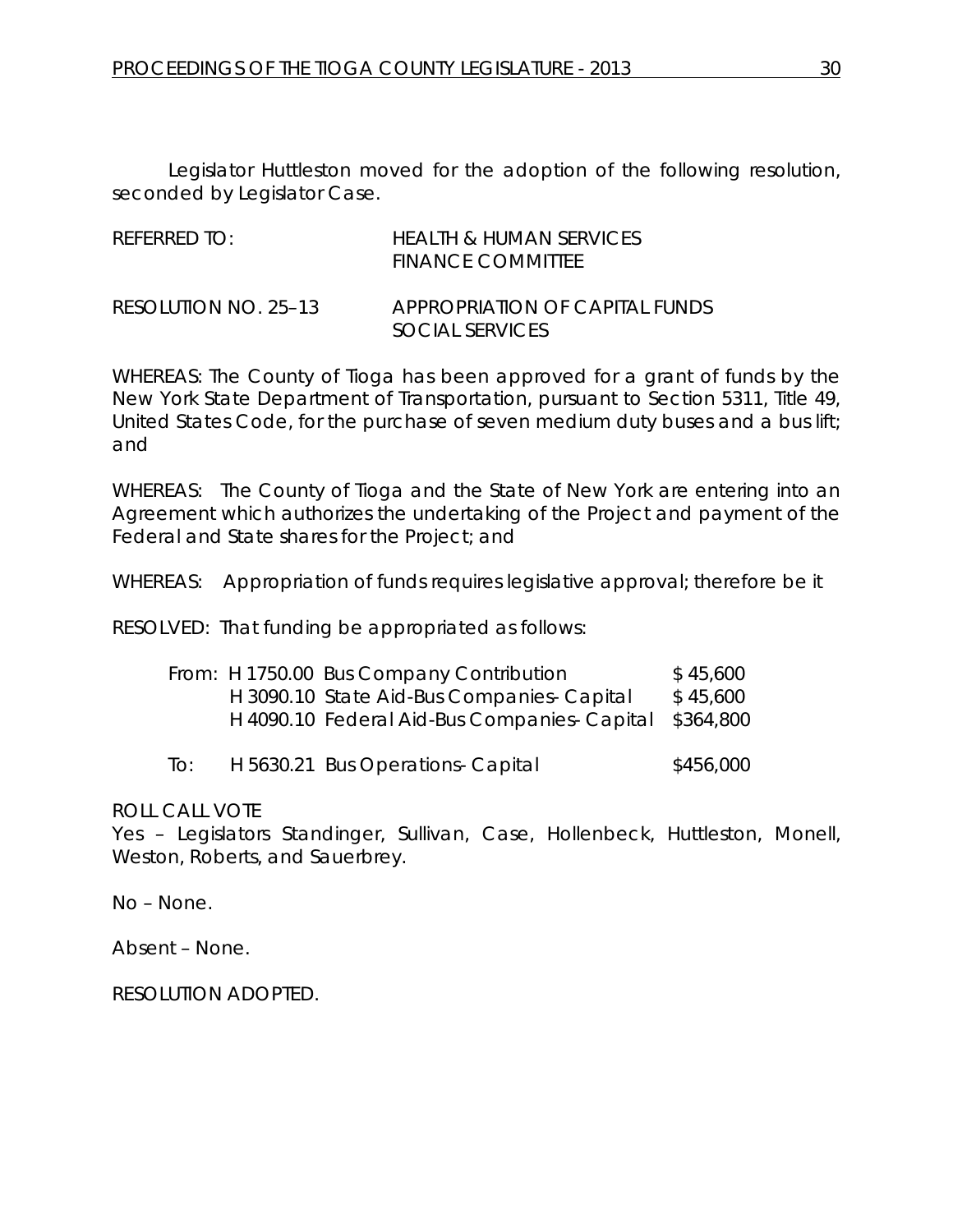Legislator Huttleston moved for the adoption of the following resolution, seconded by Legislator Hollenbeck.

REFERRED TO: HEALTH & HUMAN SERVICES COMMITTEE

RESOLUTION NO. 26-13 *MODIFY FEE SCHEDULE PUBLIC HEALTH*

WHEREAS: The current rate schedule for Tioga County Department of Public Health services is below the level to insure maximum reimbursement; and

WHEREAS: The Department of Public Health would be able to increase revenues with the adjusted rate; and

WHEREAS: Our independent auditors have recommended that the Public Health services rates be adjusted; and

WHEREAS: Changes to rates require approval by the Legislature; therefore be it

RESOLVED: That the fee schedule be modified as follows retroactive to January 1, 2013:

| <b>Skilled Nursing Care</b> | \$225.00 per visit |
|-----------------------------|--------------------|
| Physical Therapy            | \$135.00 per visit |
| Occupational Therapy        | \$135.00 per visit |
| Speech Therapy              | \$135.00 per visit |

ROLL CALL VOTE

Yes – Legislators Standinger, Sullivan, Case, Hollenbeck, Huttleston, Monell, Weston, Roberts, and Sauerbrey.

No – None.

Absent – None.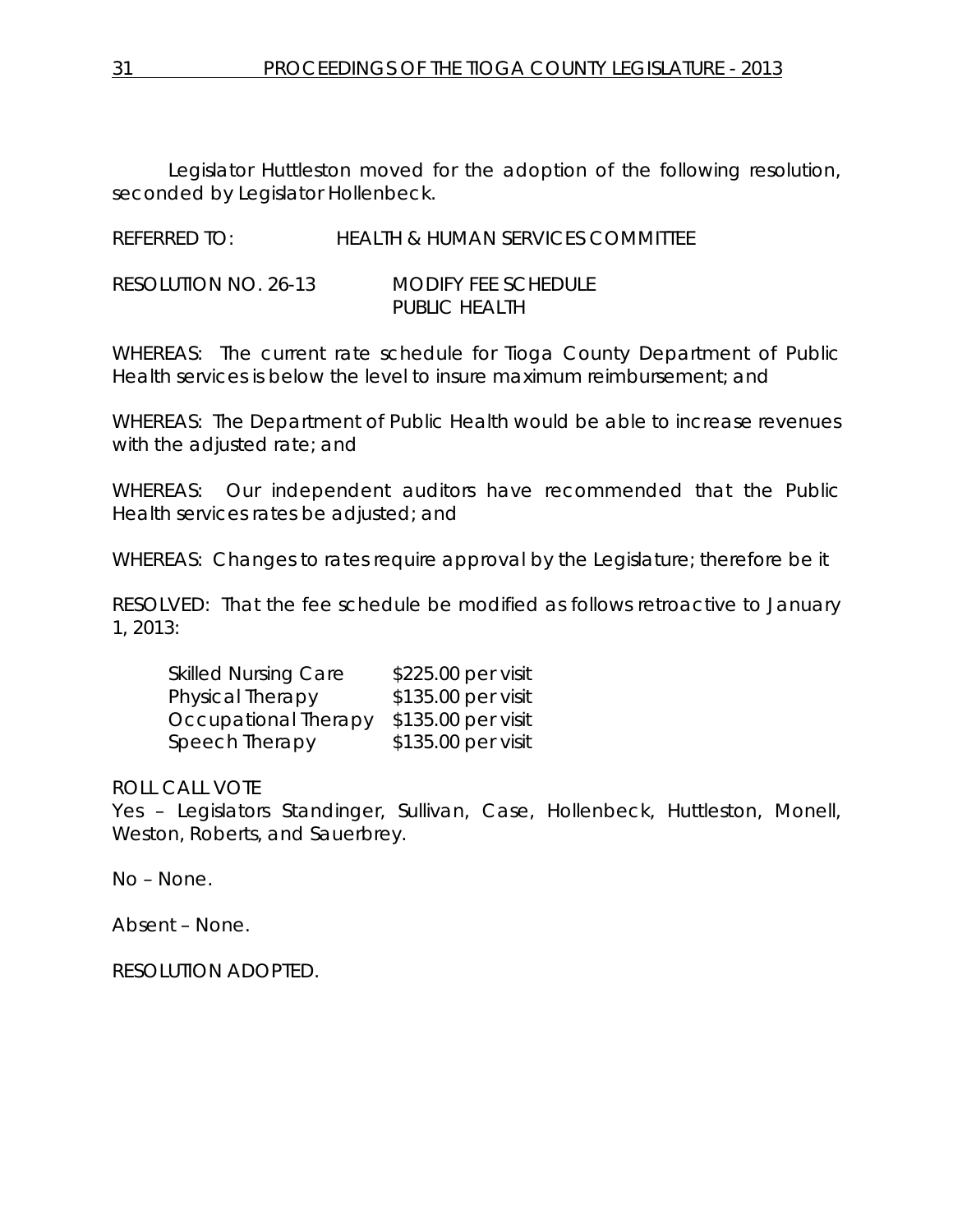Legislator Roberts moved for the adoption of the following resolution, seconded by Legislator Sullivan.

| REFERRED TO:         | PUBLIC WORKS COMMITTEE<br>PERSONNEL COMMITTEE                                                 |
|----------------------|-----------------------------------------------------------------------------------------------|
| RESOLUTION NO. 27-13 | ABOLISH TWO VACANT MOTOR EOUIPMENT<br>OPERATOR I (MEO I) POSITIONS<br>PUBLIC WORKS DEPARTMENT |

WHEREAS: Legislative approval is required to abolish or create any new position within a Tioga County Department; and

WHEREAS: As the result of Resolution 284-11, the Commissioner of Public Works has two (2) vacant Motor Equipment Operator I (MEO I) positions which were intended to be abolished in accordance with Res #284-11 once all employee probationary periods were completed; therefore be it

RESOLVED: That the Tioga County Legislature approves the abolishment of two (2) vacant MEO I positions effective January 16, 2013; and be it further

RESOLVED: That the Public Works Department's 2013 authorized headcount shall decrease from 40 to 38.

# ROLL CALL VOTE

Yes – Legislators Standinger, Sullivan, Case, Hollenbeck, Huttleston, Monell, Weston, Roberts, and Sauerbrey.

No – None.

Absent – None.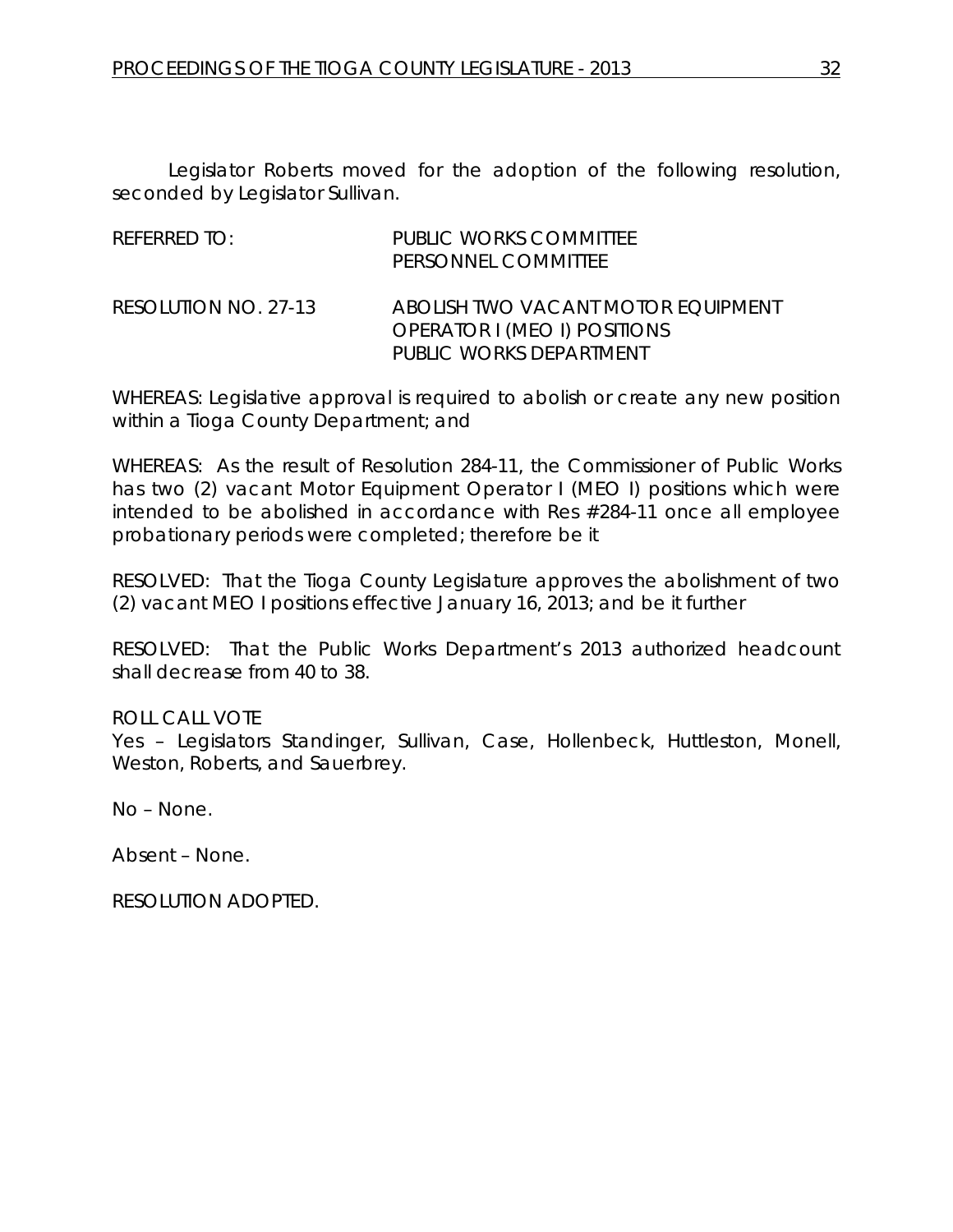Legislator Sauerbrey moved for the adoption of the following resolution, seconded by Legislator Standinger.

| RFFFRRING TO:        | PUBLIC SAFETY COMMITTEE<br>PERSONNEL COMMITTEE                           |
|----------------------|--------------------------------------------------------------------------|
| RESOLUTION NO. 28-13 | SALARY INCREASE FOR E911<br><b>DISPATCHER</b><br><b>SHERIFF'S OFFICE</b> |

WHEREAS: Tioga County Resolution 211-99 requires legislative approval for any appointments made above an established base salary amount; and

WHEREAS: In accordance with Resolution 93-11, the Sheriff filled a vacant E911 Dispatcher position on 1/2/13 with Kenneth Hayes, who was an approved transfer applicant from the Broome County Sheriff's Office; and

WHEREAS: The Sheriff has budgeted for an E911 Dispatcher position and has requested Mr. Hayes' salary be increased to \$31,974, which is the 2013 maximum annual salary for CSEA Salary Grade VII, since Mr. Hayes is fully trained and brings with him 12 years of experience; therefore be it

RESOLVED: That the Tioga County Legislature hereby authorizes the annual salary of Kenneth Hayes, E911 Dispatcher, be increased to \$31,974 effective 1/16/13; and be it further

RESOLVED: That Mr. Hayes shall be ineligible to receive his 2<sup>nd</sup> year increment as an E911 Dispatcher due to being hired at the maximum salary for CSEA Salary Grade VII.

ROLL CALL VOTE

Yes – Legislators Standinger, Sullivan, Case, Hollenbeck, Huttleston, Weston, Roberts, and Sauerbrey.

No – Legislator Monell.

Absent – None.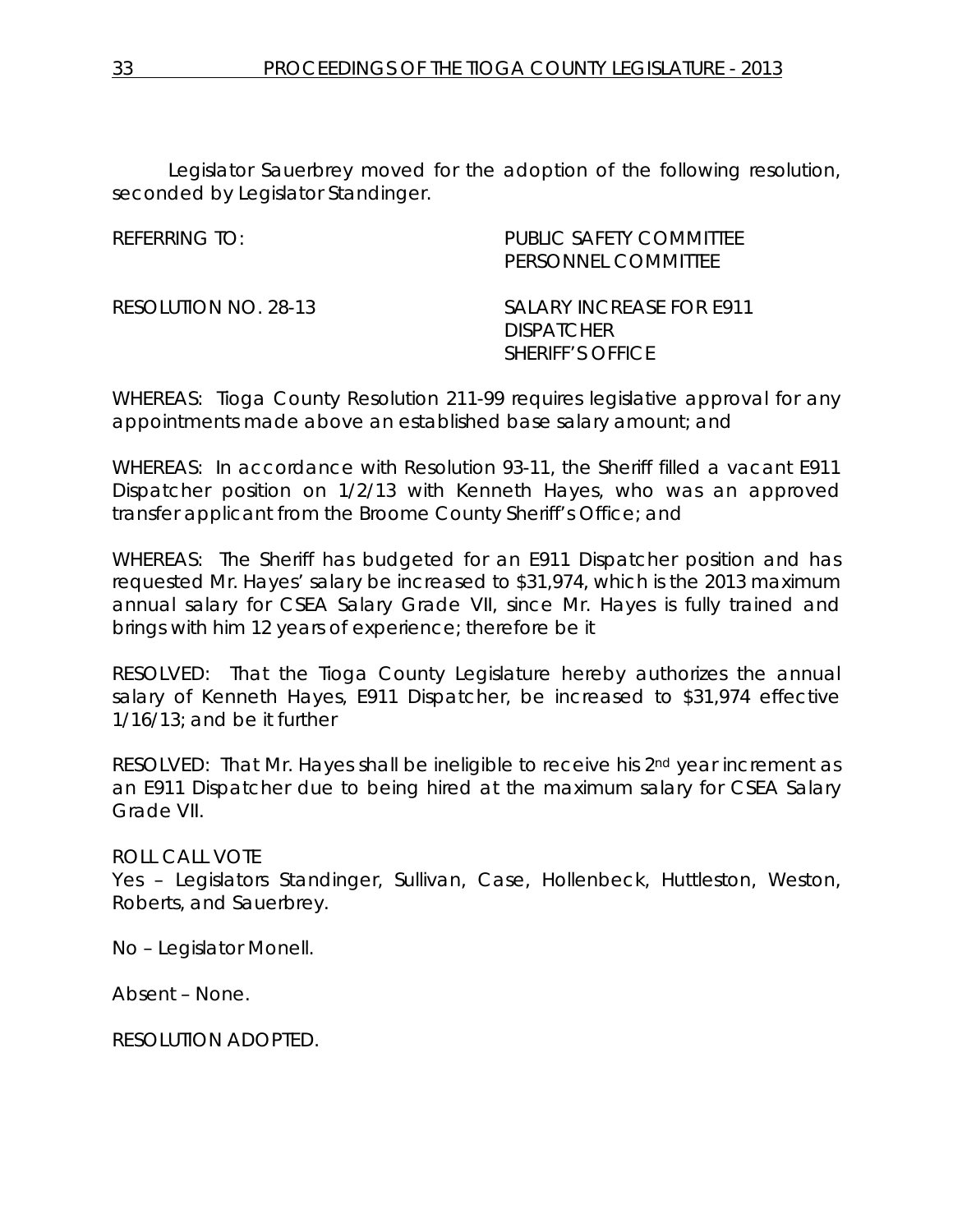Legislator Standinger moved for the adoption of the following resolution, seconded by Legislator Sauerbrey.

| REFERRED TO:         | TEGISLATIVE WORKSESSION<br>PERSONNEL COMMITTEE |
|----------------------|------------------------------------------------|
| RESOLUTION NO. 29-13 | STANDARD WORK DAY AND<br>REPORTING RESOLUTION  |

WHEREAS: The New York State Retirement System created new reporting regulations in 2009 that require establishment of terms and work hours for elected and appointed officials and a resolution stating such at the onset of each term; therefore be it

RESOLVED: That the County of Tioga hereby establishes the following as standard work days for elected and appointed officials, and will report the following days worked to the New York State and Local Employees' Retirement System based on the record of activities maintained and submitted by the following officials to the Clerk of this body;

| <b>Title</b>               | Name        | Standard<br><b>Work Day</b><br>(Hrs/day) | Term<br>Begins/Ends | Participates<br><b>in</b><br>Employer's<br>Time<br>Keeping<br>System<br>(Y/N) | Days/Month<br>(based on<br>Record of<br>Activities) |
|----------------------------|-------------|------------------------------------------|---------------------|-------------------------------------------------------------------------------|-----------------------------------------------------|
| <b>Appointed Officials</b> |             |                                          |                     |                                                                               |                                                     |
| Election                   | Bernadette  |                                          | $1/1/13$ -          |                                                                               |                                                     |
| Commissioner               | Toombs      | 7                                        | 12/31/14            | Υ                                                                             | N/A                                                 |
| Election                   |             |                                          | $1/1/13$ -          |                                                                               |                                                     |
| Commissioner               | John Langan | 7                                        | 12/31/14            | Υ                                                                             | N/A                                                 |
| Deputy Election            | Sandra      |                                          | $1/1/13$ -          |                                                                               |                                                     |
| Commissioner               | Saddlemire  | 7                                        | 12/31/14            | Υ                                                                             | N/A                                                 |
| Deputy Election            |             |                                          | $1/1/13$ -          |                                                                               |                                                     |
| Commissioner               | Vera Layman | 7                                        | 12/31/14            | Υ                                                                             | N/A                                                 |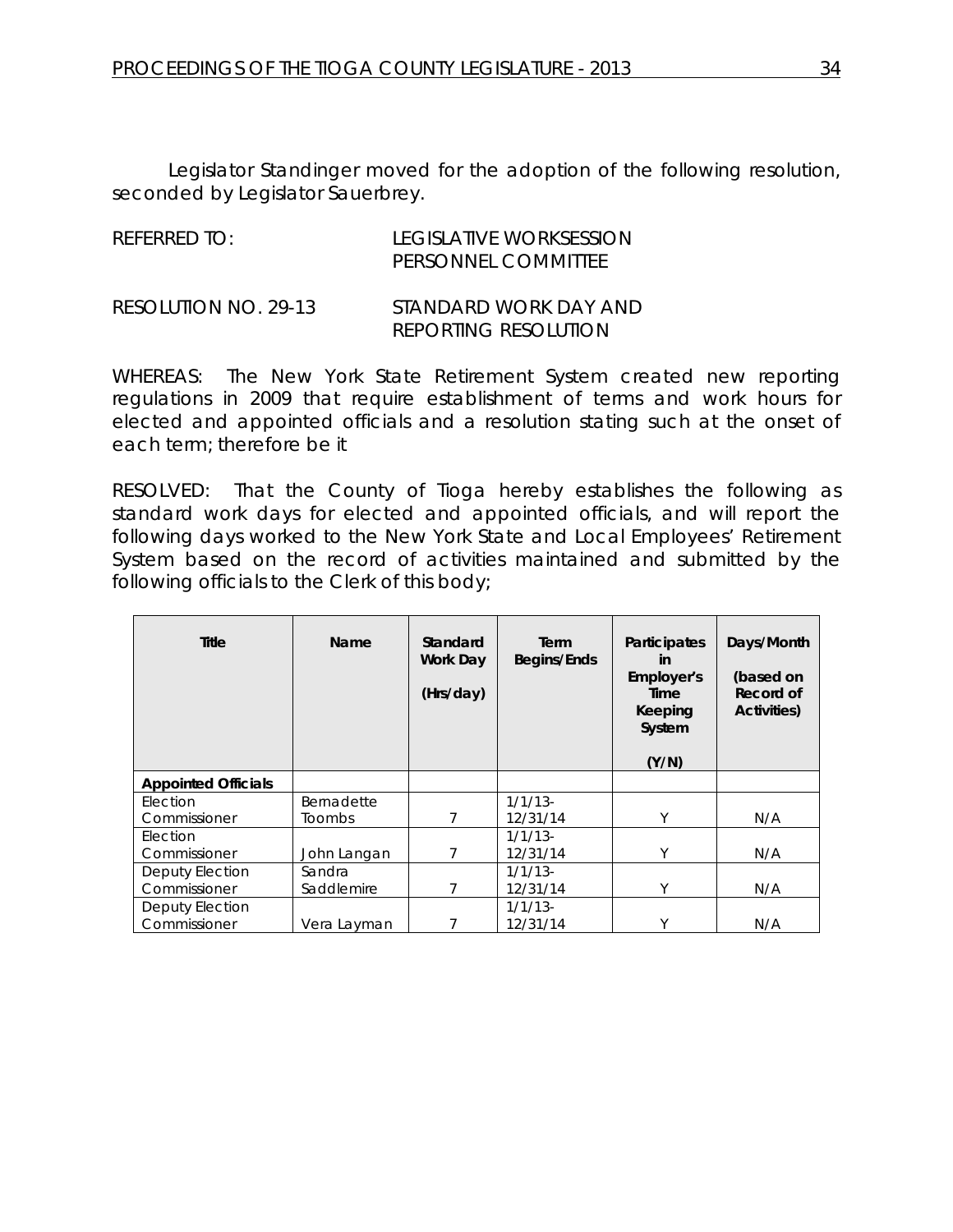Yes – Legislators Standinger, Sullivan, Case, Hollenbeck, Huttleston, Monell, Weston, Roberts, and Sauerbrey.

No – None.

Absent – None.

RESOLUTION ADOPTED.

Legislator Hollenbeck made a motion to have the following late-filed resolutions considered, seconded by Legislator Sullivan.

Legislator Sullivan moved for the adoption of the following resolution, seconded by Legislator Standinger.

REFERRED TO: FINANCE COMMITTEE

RESOLUTION NO. 30-13 *ERRONEOUS ASSESSMENT TOWN OF BARTON*

WHEREAS: An application for corrected tax roll indicates that property no. 1776, assessed to Evelyn Mattson on the 2013 tax roll of the Town of Barton is erroneous in that a Senior Aged Exemption was removed in error, and the exemption should have applied for county tax purposes; and

WHEREAS: The 2013 Town and County tax bill for property no. 1776 has not yet been paid to the Town of Barton tax collector; be it therefore

RESOLVED: That a new bill be issued to Evelyn Mattson for property no. 1776 in the Town of Barton by the Town of Barton tax collector as follows:

| Bill #887/Acct 1776 |          | Corrected Bill #887/Acct 1776 |  |  |
|---------------------|----------|-------------------------------|--|--|
| County              | \$643.65 | \$514.92                      |  |  |
| Recycle             | 28.28    | 22.62                         |  |  |
| Townwide            | 142.24   | 142.24                        |  |  |
| <b>Barton Fire</b>  | 61.89    | 61.89                         |  |  |
|                     | \$876.06 | \$741.67                      |  |  |

and be it further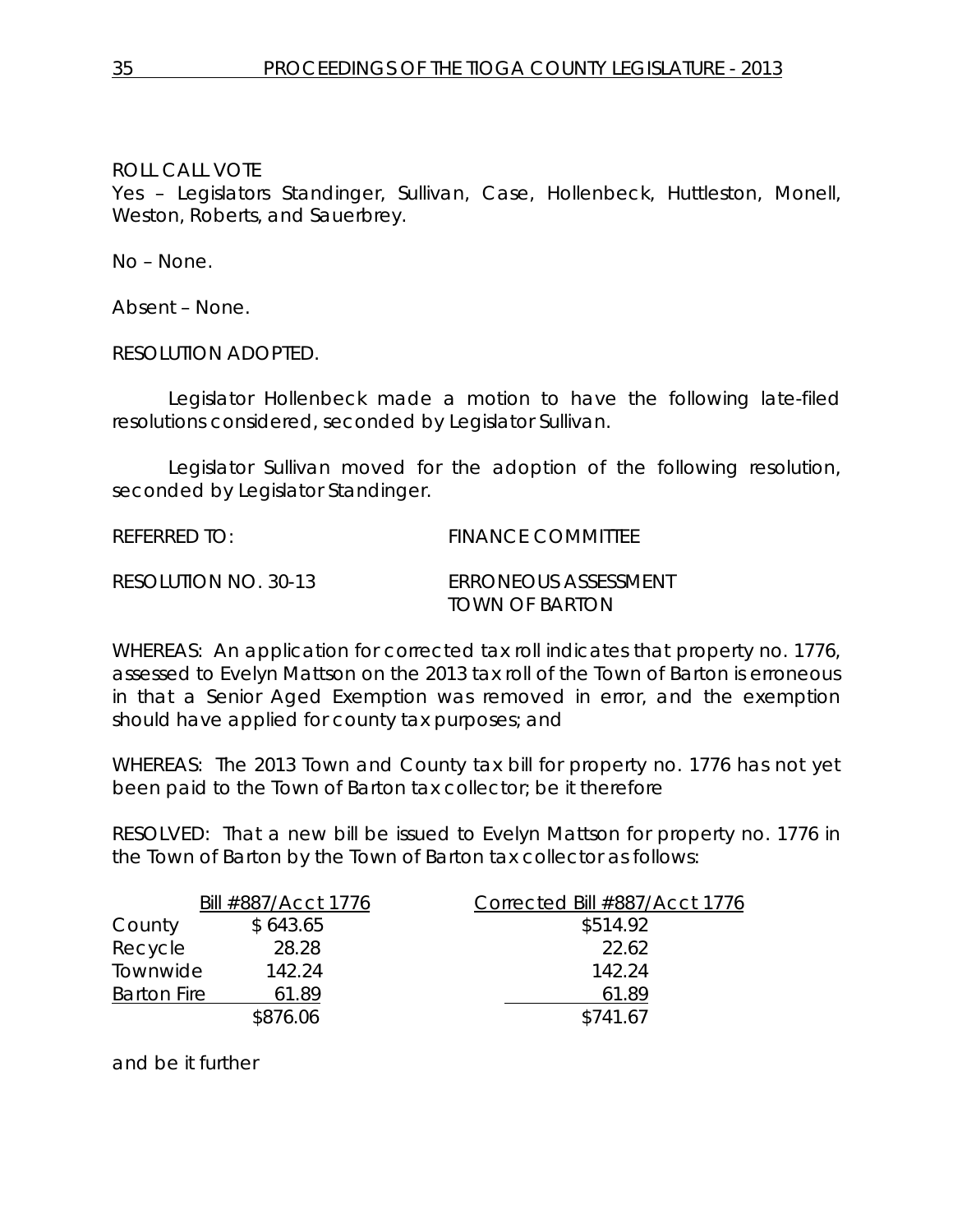RESOLVED: That the erroneous solid waste tax of \$5.66 be charged back to the Solid Waste fund; and be it further

RESOLVED: That the erroneous county tax of \$128.73 be charged to the proper account in the records of the County Treasurer.

ROLL CALL VOTE Yes – Legislators Standinger, Sullivan, Case, Hollenbeck, Huttleston, Monell, Weston, Roberts, and Sauerbrey.

No – None.

Absent – None.

RESOLUTION ADOPTED.

Legislator Hollenbeck moved for the adoption of the following resolution, seconded by Legislator Case.

REFERRED TO: FINANCE/LEGAL

RESOLUTION NO. 31–13 *INFORMATION TECHNOLOGY REMEDIATION AND STABILIZATION PROJECT*

WHEREAS: The Information Technology Assessment/Staffing Analysis Study prepared by Barry Strock Consulting Associates Inc. has been completed; and

WHEREAS: The analysis has recommended that a Remediation and Stabilization Plan be undertaken and implemented to move forward with the changes needed in the Information Technology Department; and

WHEREAS: e-volve Information Technology Services, LLC has submitted a proposal and contract to undertake the development and implementation of such a plan for fees based on a series of deliverables, with the total of said fees not to exceed \$40,000.00; therefore be it

RESOLVED: That the Tioga County Legislature authorizes the Chair of the Legislature to sign said contract with e-volve Information Technology Services, LLC to provide the services outlined in the proposal and contract for total fees not to exceed \$40,000.00 and the following sums to be transferred: